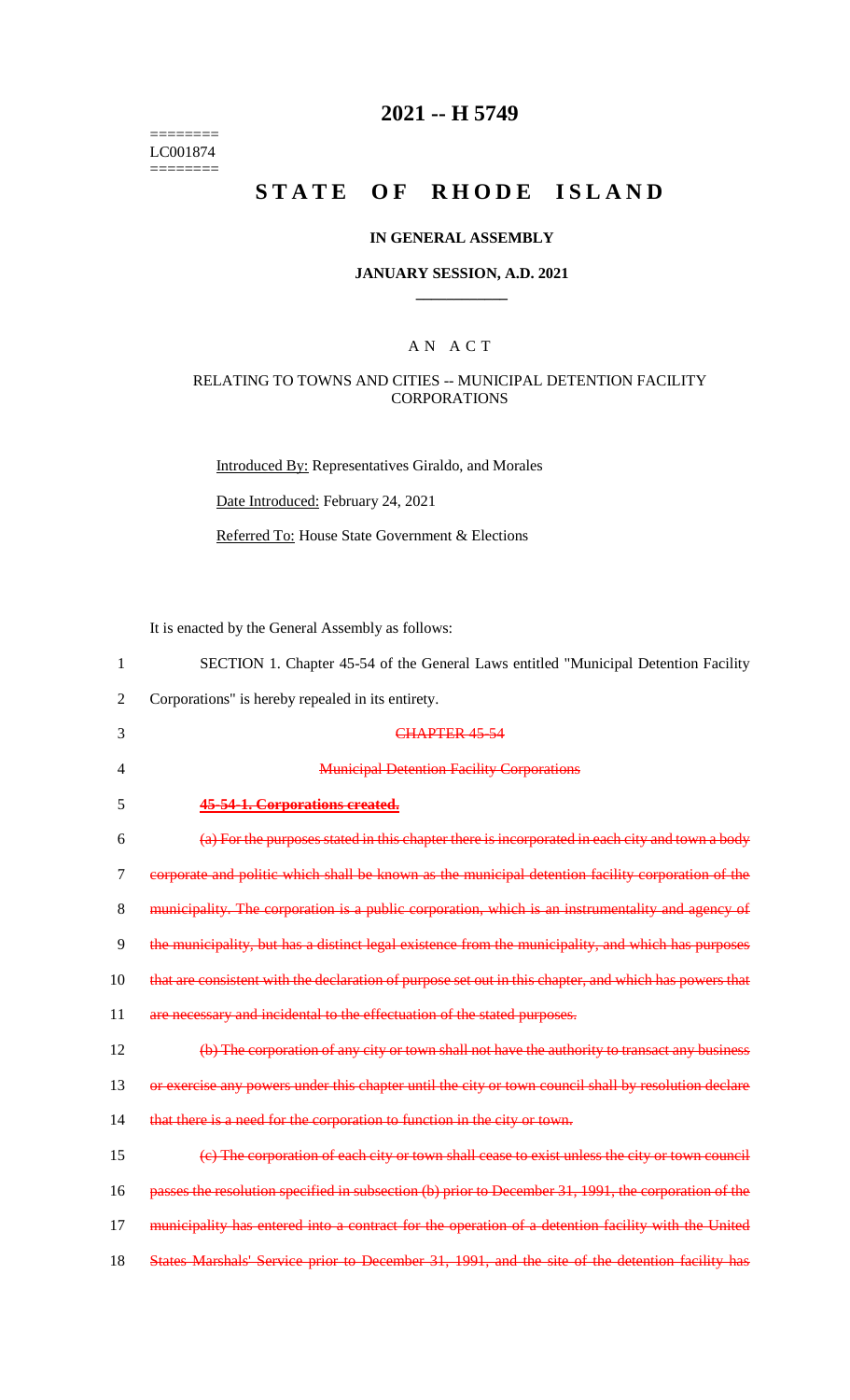| 1              | received all necessary zoning approvals by December 31, 1991.                                             |
|----------------|-----------------------------------------------------------------------------------------------------------|
| $\overline{2}$ | 45-54-2. Legislative findings.                                                                            |
| 3              | (a) It has been widely reported that the United States has need for a detention facility to be            |
| 4              | located within the state of Rhode Island.                                                                 |
| 5              | (b) It is declared that a need for economic development projects exists within the state and              |
| 6              | that the development of a detention facility would help to meet the need for economic development         |
| $\tau$         | and address the detention facility needs of the United States.                                            |
| 8              | (e) It is further declared that the most efficient and effective method to further the public             |
| 9              | policy of the state to encourage the development and construction of a detention facility and other       |
| 10             | authorized projects is to permit the establishment of public corporations in each of the cities and       |
| 11             | towns of the state with the power to acquire, construct, erect, maintain, operate, manage, and lease      |
| 12             | land, buildings, and improvements to be used for a detention facility and other authorized projects.      |
| 13             | (d) Any corporation created under this chapter is subject to the provisions of chapter 2 of               |
| 14             | title 38 and chapter 46 of title 42 and, in addition, the directors of the corporation are subject to the |
| 15             | provisions of chapter 14 of title 36.                                                                     |
| 16             | 45-54-3. Definitions.                                                                                     |
| 17             | As used in this chapter, the following words and terms have the following meanings, unless                |
| 18             | the context indicates another or different meaning or intent:                                             |
| 19             | (1) "Bonds" means any bonds, interim certificates, notes, debentures, or other evidences of               |
| 20             | indebtedness of the corporation issued pursuant to this chapter;                                          |
| 21             | (2) "Construction" means and includes acquisitions, construction, repair, rehabilitation,                 |
| 22             | development, and installation, and the term "to construct" means and includes, to acquire, to             |
| 23             | construct, to repair, to rehabilitate, to develop, and to install, all in a manner as may be deemed       |
| 24             | desirable;                                                                                                |
| 25             | (3) "Corporation" means the municipal detention facility corporation created under this                   |
| 26             | ehapter;                                                                                                  |
| 27             | "Cost", as applied to any project to be constructed or acquired by the corporation,                       |
| 28             | includes: the cost of acquisition or construction and, if the project consists of public facilities, the  |
| 29             | cost of acquisition of all land, rights of way, property, rights, easements, and interests acquired by    |
| 30             | the corporation for the construction; the cost of demolishing or removing any buildings or structures     |
| 31             | on land so acquired, including the cost of acquiring any lands to which the buildings or structures       |
| 32             | may be moved; the cost of all machinery and equipment; financing charges; interest prior to and           |
| 33             | during construction and for one year after completion of construction; the cost of estimates and          |
|                | planning, engineering and legal services, plans, specifications, and surveys; estimates of costs and      |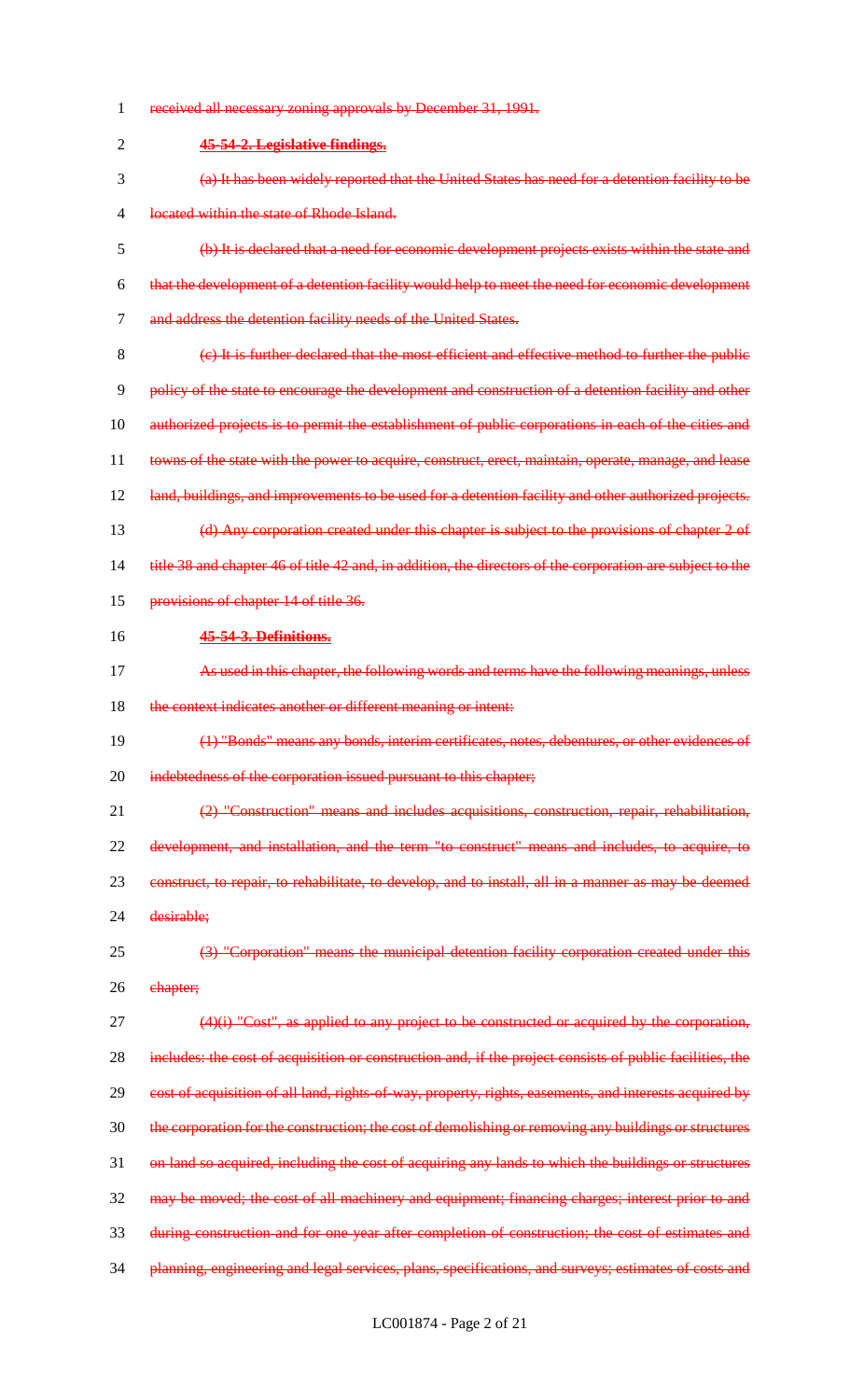1 of revenues; other expenses necessary or incident to determining the feasibility or practicability of 2 the construction; administrative expenses; and other expenses as may be necessary or incident to 3 the construction, the financing of the construction, and the placing of the project in operation. 4 (ii) The word "cost", as applied to any project which the corporation may be authorized to 5 acquire, means the amount of the purchase price of any public equipment or, if the project consists 6 of public facilities, the amount of any condemnation award in connection with the acquisition of 7 the project, and includes: the cost of acquiring all of the capital stock of the corporation owning the 8 project, if that is the case, and the amount to be paid to discharge all of the obligations of the 9 corporation in order to vest title to the project, which may be determined by the corporation to be 10 necessary prior to the financing of the project; interest during the period of construction of the 11 improvements and for one year thereafter; the cost of all lands, properties, rights, easements, 12 franchises, and permits acquired; the cost of planning, engineering and legal services, plans, 13 specifications, and surveys; estimates of cost and of revenues; other expenses necessary or incident 14 to determining the feasibility or practicability of the acquisition or improvement; administrative 15 expenses; and other expense as may be necessary or incident to the financing of the acquisition or 16 improvement and the placing of project in operation by the corporation. 17 **(iii) The word "cost" includes the cost of purchase and installation of solar, wind, and** 18 renewable energy systems, which include solar thermal, solar, electric, and wind energy systems 19 that provide heating, cooling, hot water, or electricity to a building, together with equipment for 20 collection, storage, distribution, and control, including components of a building specifically 21 designed to retain heat derived from solar energy; 22 (5) "Council" means the city or town council of a municipality; 23 (6) "Detention facility" means land, buildings, or improvements used for the purposes of 24 detaining prisoners in accordance with the provisions of this chapter; 25 (7) "Director" means one of the members of the corporation appointed in accordance with 26 the provisions of this chapter; 27 (8) "Federal agency" means and includes the United States of America, and any department 28 of, or any corporation, agency, or instrumentality created, designated, or established by, the United 29 States of America; 30 (9) "Improvement" means and includes extension, enlargement, and improvement, and the 31 term "to improve" means and includes, to extend, to enlarge, and to improve, all in a manner as 32 may be deemed desirable; 33 (10) "Municipality" means and includes any city or town within the state now existing or 34 hereafter created;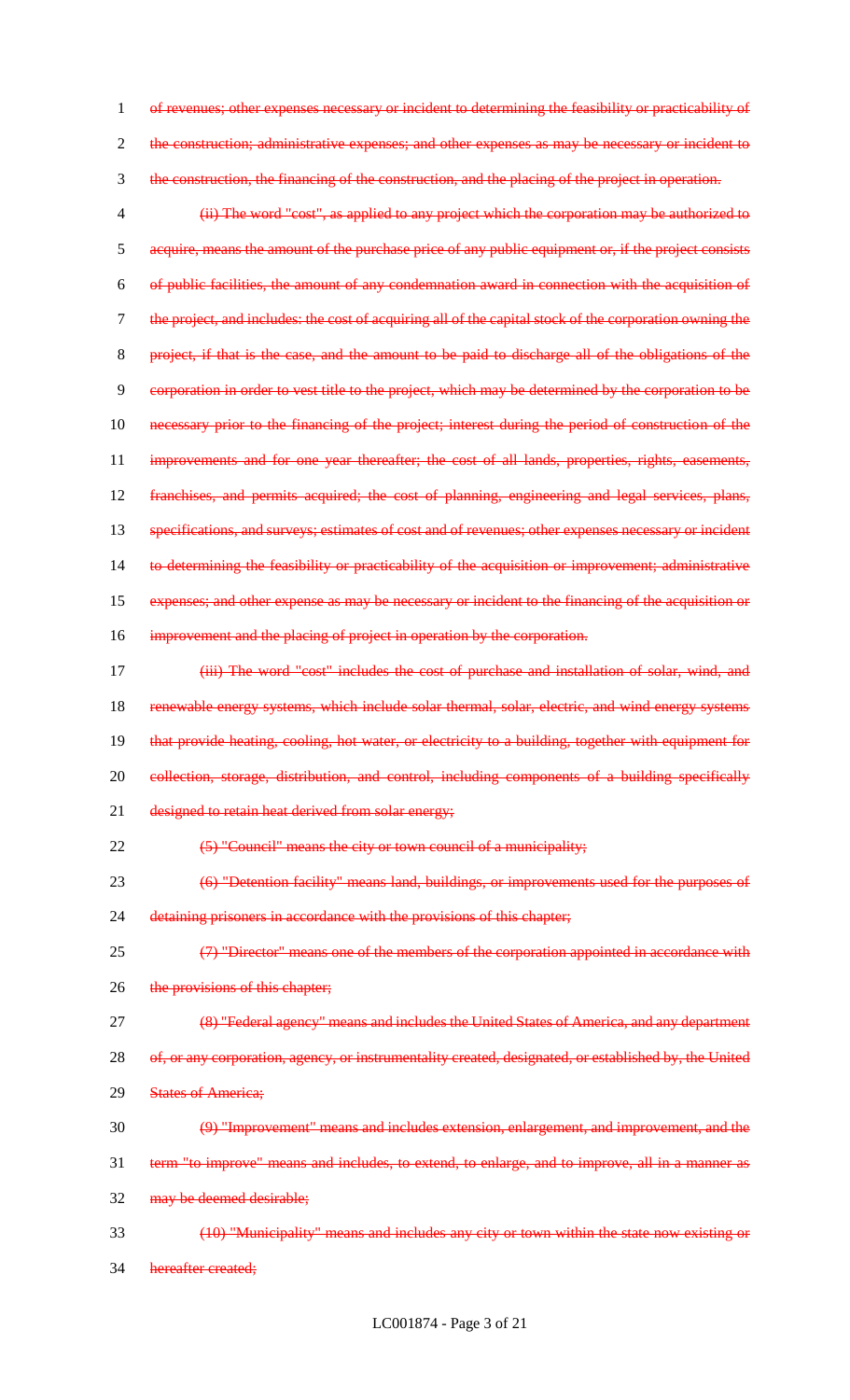- 1 (11) "Owner" means and includes all individuals, incorporated companies, copartnerships, 2 societies, or associations, and, also, all municipalities and political subdivisions, and all public 3 agencies and instrumentalities, having any title or interest in any property, rights, easements, or 4 franchises authorized to be acquired under the provisions of this chapter; 5 (12) "Persons" means and includes natural persons, firms, associations, corporations, 6 business trusts, partnerships, and public bodies; 7 (13) "Project" means any detention facility or public equipment which the corporation is 8 authorized to construct, improve, equip, furnish, maintain, acquire, install, or operate under the 9 provisions of this chapter, and includes all real and personal property related to it; 10 (14) "Public equipment" means and includes all tangible personal property, new or used, 11 including, without limiting the generality of the preceding, all machinery, equipment, 12 transportation equipment, maintenance equipment, construction equipment, sanitation equipment, 13 police, fire, and public safety equipment, and all other things and rights usually included within 14 that term, including any and all interests in property which are less than full title, as leasehold 15 interests, security interests, and every other interest or right, legal or equitable; provided, that the 16 public equipment is related to and used in connection with a detention facility; and 17 (15) "State" means and includes the state of Rhode Island, and any office, department, 18 board, commission, bureau, division, authority, public corporation, agency, or instrumentality of 19 the state. 20 **45-54-4. Resolution conclusive as to capacity of corporation.** 21 In any suit, action, or proceeding involving the validity or enforcement of, or relating to, 22 any contract by, or on behalf of, a corporation, the corporation is exclusively deemed to be 23 established and authorized to transact business and exercise its powers upon proof of the adoption 24 of a resolution by the city or town council declaring the need for the corporation to function. 25 **45-54-5. Board of directors -- Tenure -- Quorums.** 26 (a) When the council of a city or town first adopts a resolution as provided for in § 45-54-27 <del>1, the elected chief executive officer, in cities and towns having a popularly elected chief executive</del> 28 officer, shall appoint five (5) persons, at least three (3) of whom shall be resident electors of the 29 eity or town as directors of the corporation. These appointments are subject to approval by the city 30 or town council. In cities and towns where there is no popularly elected chief executive officer, the 31 city or town council shall appoint five (5) persons, at least three (3) of whom shall be resident 32 electors of the city or town as directors of the corporation. 33 (b) The directors who are first appointed are designated to serve for terms as follows: two
- 34  $(2)$  directors have initial terms of two  $(2)$  years; and three  $(3)$  directors have initial terms of three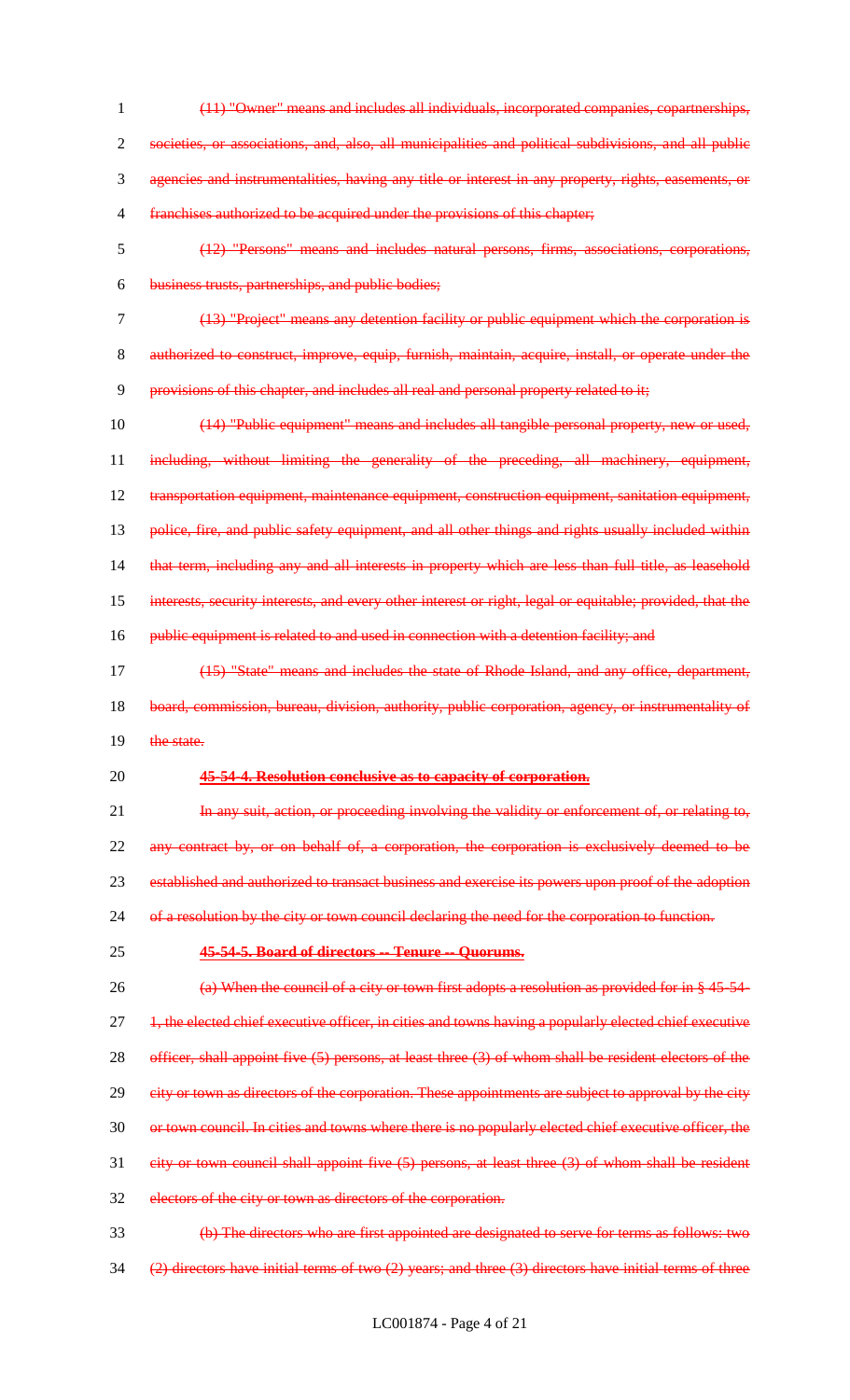(3) years, respectively, from the date of their appointment. Thereafter, directors shall be appointed for a term of five (5) years, except that all vacancies shall be filled for the unexpired term by the chief executive officer of the city or town, if any, or the city or town council.

 (c) Each director whose term of office expires shall continue to hold office until his or her successor is appointed and has qualified. Each director before entering upon his or her other duties will take an oath to support the constitution and laws of the state and the constitution of the United States and to faithfully and impartially discharge the duties of his or her office. The directors are subject to removal for cause by the elected chief executive officer, in cities and towns having a popularly elected chief executive officer, or by the town council, where there is no popularly elected 10 chief executive officer. The directors receive no compensation for the performance of their duties, 11 but are reimbursed for their reasonable expenses incurred in carrying out their duties under this 12 ehapter.

 (d) No director or employee of the corporation shall acquire any direct interest in any project or in any property included or planned to be included in any project, nor shall he or she have any interest, direct or indirect, in any proposed contract for materials or services to be furnished in connection with any project. If any director or employee of the corporation owns or controls an interest, direct or indirect, in any property included or planned to be included in any project, he or she shall immediately disclose the interest, in writing, to the corporation and that disclosure shall be entered upon the minutes of the corporation. Failure to disclose the interest 20 constitutes misconduct in office.

 (e) No elected official of any city or town or director of the corporation shall become an 22 employee of the corporation for at least two (2) years after leaving public office or ceasing to be a 23 director of the corporation, as applicable.

 (f) The corporation shall elect one of its directors as chairperson and another as vice-25 chairperson and shall also elect a secretary and a treasurer. Three (3) directors of the corporation 26 constitutes a quorum and the vote of three (3) members is necessary for any action taken by the corporation. No vacancy in the board of directors of the corporation shall impair the right of the 28 quorum to exercise all the rights and perform all the duties of the corporation.

#### **45-54-6. Powers.**

Except to the extent inconsistent with any specific provision of this chapter, the corporation

has the power:

(1) To sue and be sued, complain, and defend in its corporate name;

(2) To have a seal, which may be altered at pleasure, and to use the seal by causing it or a

facsimile to be impressed, affixed, or in any other manner reproduced. The seal shall be clearly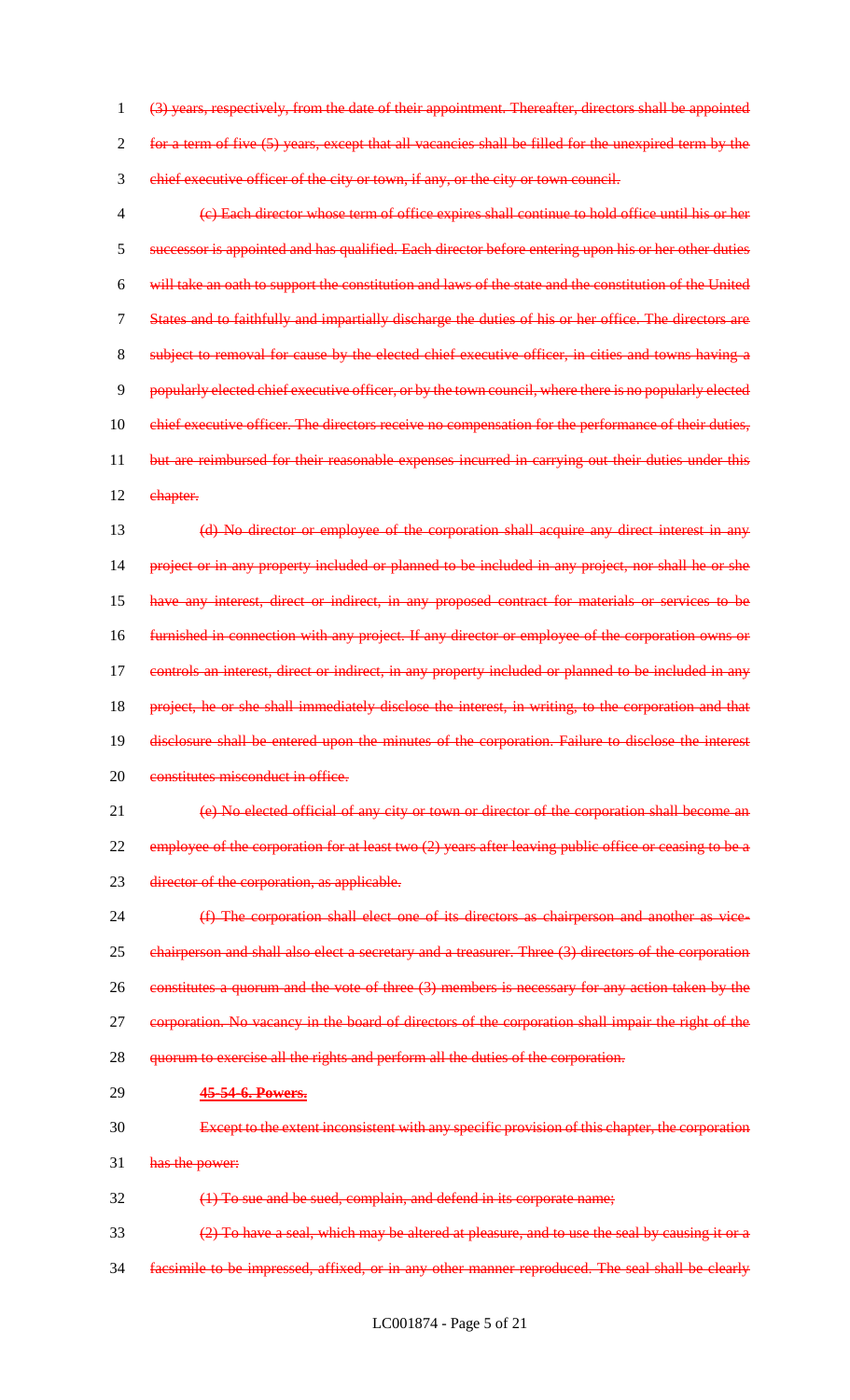- 1 distinguishable from the seal of any city or town;
- 2 (3) To maintain an office at a place or places that it may designate within the boundaries 3 of the city or town whose council established the corporation;
- 4 (4) To determine the location and character of any project to be financed under the 5 provisions of this chapter, not inconsistent with local zoning ordinances;
- 6 (5) To purchase, hold, and use any property, real, personal, or mixed, tangible or intangible, 7 or any interest in it, necessary or desirable for carrying out the purposes for the corporation, and to 8 mortgage, lease, or sell any of that property;
- 9 (6) To acquire, whether by purchase, lease, gift, exchange, or otherwise, and to construct, 10 reconstruct, improve, erect, maintain, operate, manage, equip, and furnish, one or more projects, 11 including all real, personal, or mixed properties which it may deem necessary in connection with 12 that, and regardless of whether or not the project or projects shall then be in existence or shall then 13 be partially or wholly constructed;
- 14 (7) To lease, as lessor, to any person, firm, partnership, or corporation, either public or
- 15 private, any or all of its projects, and to charge and collect rent for them, and to terminate any lease
- 16 upon the failure of the lessee to comply with any of the obligations of the lease;
- 17 (8) To lease, as lessee, any property, real, personal or mixed, or any interest in property;
- 18 (9) To sell, exchange, mortgage, donate, and convey any or all of its properties whenever
- 19 it finds an action to be in furtherance of the purposes for which the corporation was established;
- 20 (10) To grant options to purchase any of its projects on whatever terms it may deem 21 advisable, and to grant options to renew any leases entered into by it in connection with any of its 22 projects on any terms it may deem advisable;
- 23 (11) To issue bonds of the corporation for the purpose of carrying out any of its purposes, 24 payable solely from the revenues pledged by the bonds for their payment, and to refund its bonds, 25 all as provided in this chapter;
- 26 (12) As security for the payment of the principal and interest on any bonds so issued and 27 any agreements made in connection with that, to mortgage and pledge any or all of its projects, or 28 any part or parts of them, whether then owned or thereafter acquired, to pledge their revenues and 29 receipts or from an interest of the bonds, and to assign or pledge the income received by virtue of
- 30 the lease or leases;
- 31 (13) To borrow money in anticipation of the issuance of bonds for any of its purposes, and 32 to issue notes, certificates, or other evidences of the borrowing, upon terms as may be authorized 33 by resolution of the corporation;
- 34 (14) To make and enter into all contracts, leases, and other agreements necessary or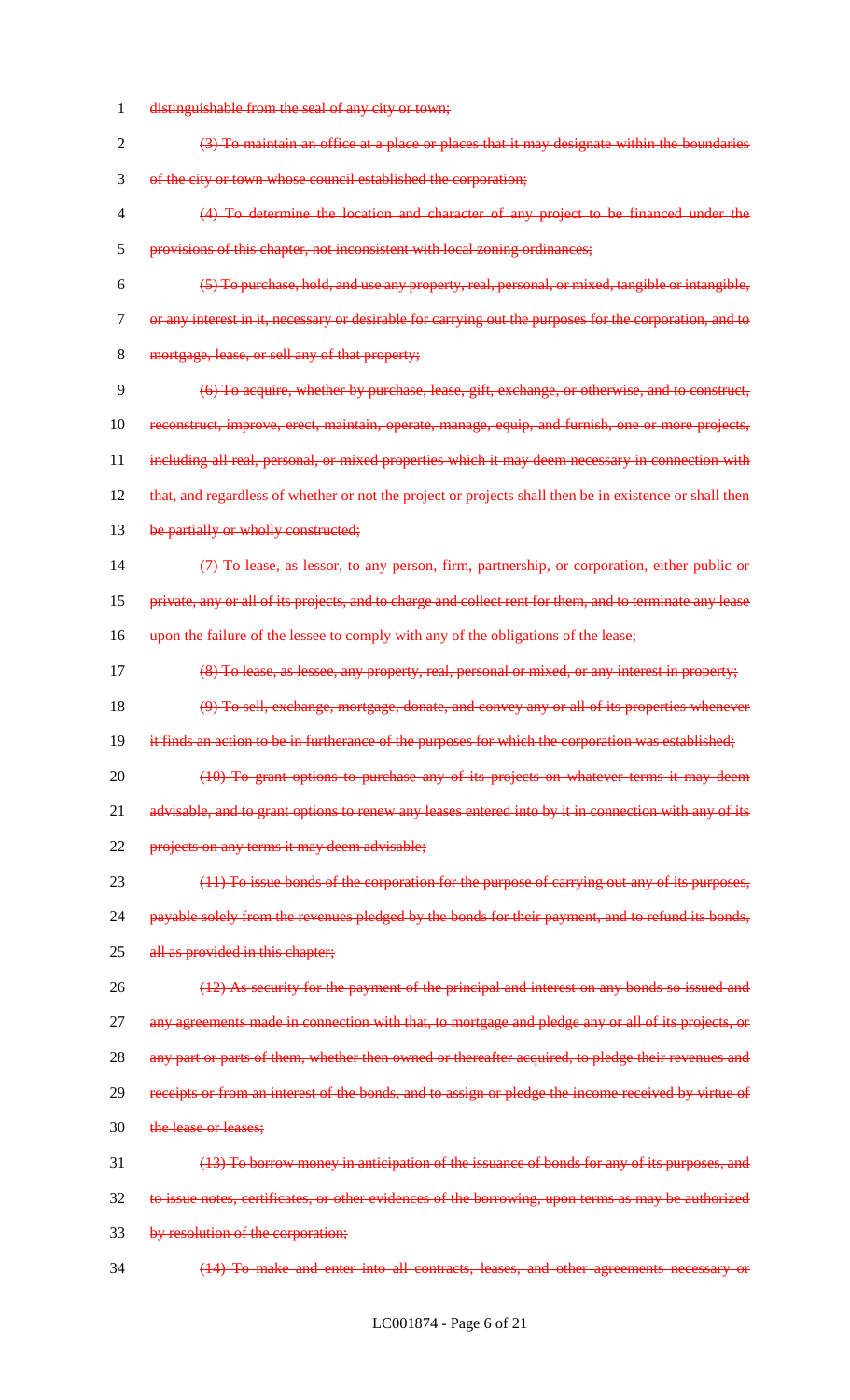incidental to the performance of its duties and the execution of its powers under this chapter; provided, that those contracts, leases, and other agreements with the federal government or other federal agency are governed by federal procurement procedures, and other contracts, leases, or 4 other agreements are governed by the procurement requirements of the municipality, if any.

5 (15) Without limitation of the preceding, to borrow money from, to receive and accept 6 grants for or in aid of construction or acquisition of projects authorized under this chapter from, 7 and to enter into contracts, leases, or other transactions with, the federal government or any federal 8 agency; and to receive and accept from the state or any municipality, and from any other source, 9 aid or contributions of money, property, labor, or other things of value; to be held, used, and applied 10 only for the purposes for which the grants and contributions may be made;

11 (16) To combine for financing purposes any two (2) or more projects authorized to be 12 acquired or constructed under the provisions of this chapter;

13 (17) To employ, in its discretion, attorneys, accountants, architectural and engineering 14 consultants, and other officers, employees, or agents as may be necessary in its judgment, and to 15 fix their compensation;

16 (18) To acquire in the name of the corporation by purchase or otherwise, on terms and 17 conditions and in the manner that it may deem proper, or by the exercise of the rights of 18 condemnation in the manner provided in § 45-54-9, public or private lands, or parts of them or 19 rights in them, rights-of-way, property, rights, easements, and interests as it may deem necessary 20 for carrying out the provisions of this chapter; provided, that all public property damaged in 21 carrying out the powers granted by this chapter is restored or repaired and placed in its original 22 condition as nearly as practicable;

23 (19) To do all other acts and to do any and all things necessary or convenient to carry out 24 its purposes and exercise the powers given and granted in this chapter;

25 (20) To provide for the care, custody, control and transportation of all detainees or inmates 26 committed to detention or incarceration at any project and to take all necessary steps to maintain 27 security, safety and order, to prevent escapes from any project, to take all necessary precautions to 28 prevent the occurrence or spread of any disorder, riot, or insurrection of any project, including, but 29 not limited to, the development, planning and coordination of emergency riot procedures, and take 30 suitable measures for the restoration of order;

31 (21) To establish and enforce standards for each project;

32 (22) To establish and fund training and education programs for employees, under the 33 direction of the warden, the curriculum for which to be approved annually by the police officers' 34 commission on standards and training, and to hire, promote, transfer, assign, and retain employees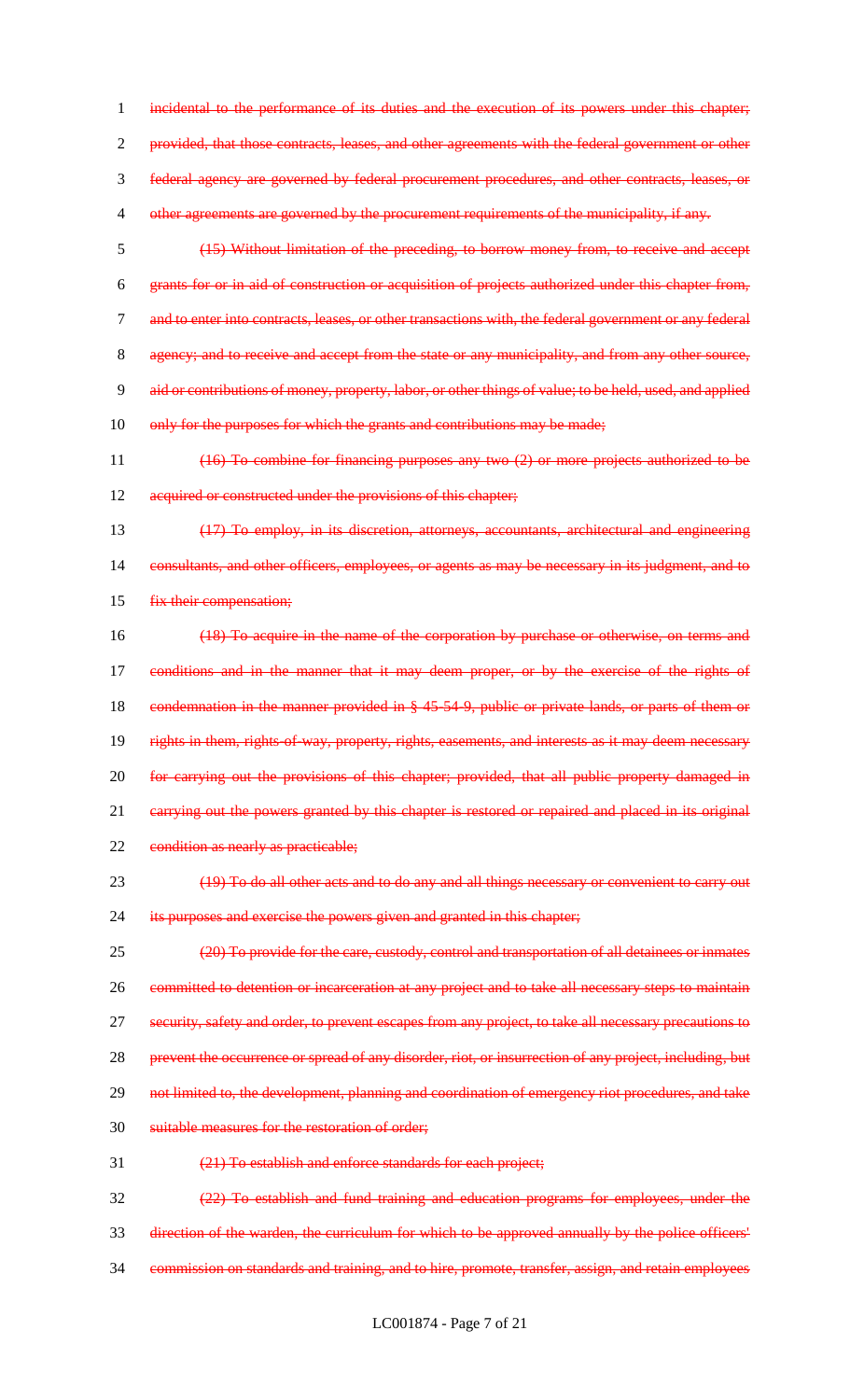1 for the operation of each project and suspend, demote, discharge, or take other necessary 2 disciplinary action with regard to such employees; 3 (23) To determine the methods, means, and personnel by which the operation of each 4 project is to be conducted; 5 (24) To relieve employees of duty because of lack of work or for other legitimate reasons; 6 (25) To investigate grievances of its employees and to inquire into alleged misconduct by 7 employees; 8 (26) To make and promulgate necessary rules and regulations incident to the corporation's 9 exercise of its powers and the performance of the corporation's duties, including, but not limited 10 to, rules and regulations regarding nutrition, sanitation, safety, discipline, recreation, religious 11 services, communication and visiting privileges, classification, education, training, employment, 12 eare, and custody for all persons detained at any project; and 13 (27) To delegate any or all of the above referenced powers to its duly designated agents, 14 servants, consultants or employees at its discretion, who being so designated may exercise said 15 power(s) on behalf of the corporation. 16 **45-54-7. Exemption from taxation.** 17 The exercise of the powers granted by this chapter will be in all respects for the benefit of 18 the people of the state and for the facilitation of the conduct of their public business, and as the 19 acquisition, construction, operation, and maintenance by the corporation of the projects defined in 20 this chapter will constitute the performance of essential governmental functions, the corporation is 21 not required to pay any taxes or assessments upon the projects or upon any property acquired, or 22 upon the income from the projects, or any other state or local tax of any kind or description, nor is 23 the corporation required to pay any recording fee or transfer tax of any kind or description, and the 24 bonds, issued under the provisions of this chapter, their transfer, and the income from them 25 (including any profit made on the sale) at all time free from taxation by the state, or any political 26 subdivision or other instrumentality of the state, excepting estate taxes, and the corporation shall 27 pay property taxes and assessments on its properties located outside the boundaries of the city or 28 town whose council established the corporation. 29 **45-54-8. Acquisition and construction of projects -- Lease or sale -- Conveyance to**  30 **corporation -- Request for project.** 31 (a) In order to benefit the people of the municipality and to provide for their general health 32 and welfare through economic development, and to maintain the high standards of a detention 33 facility and public equipment, the corporation is authorized and empowered to acquire and 34 construct a detention facility and to acquire public equipment; and to maintain, renovate, repair,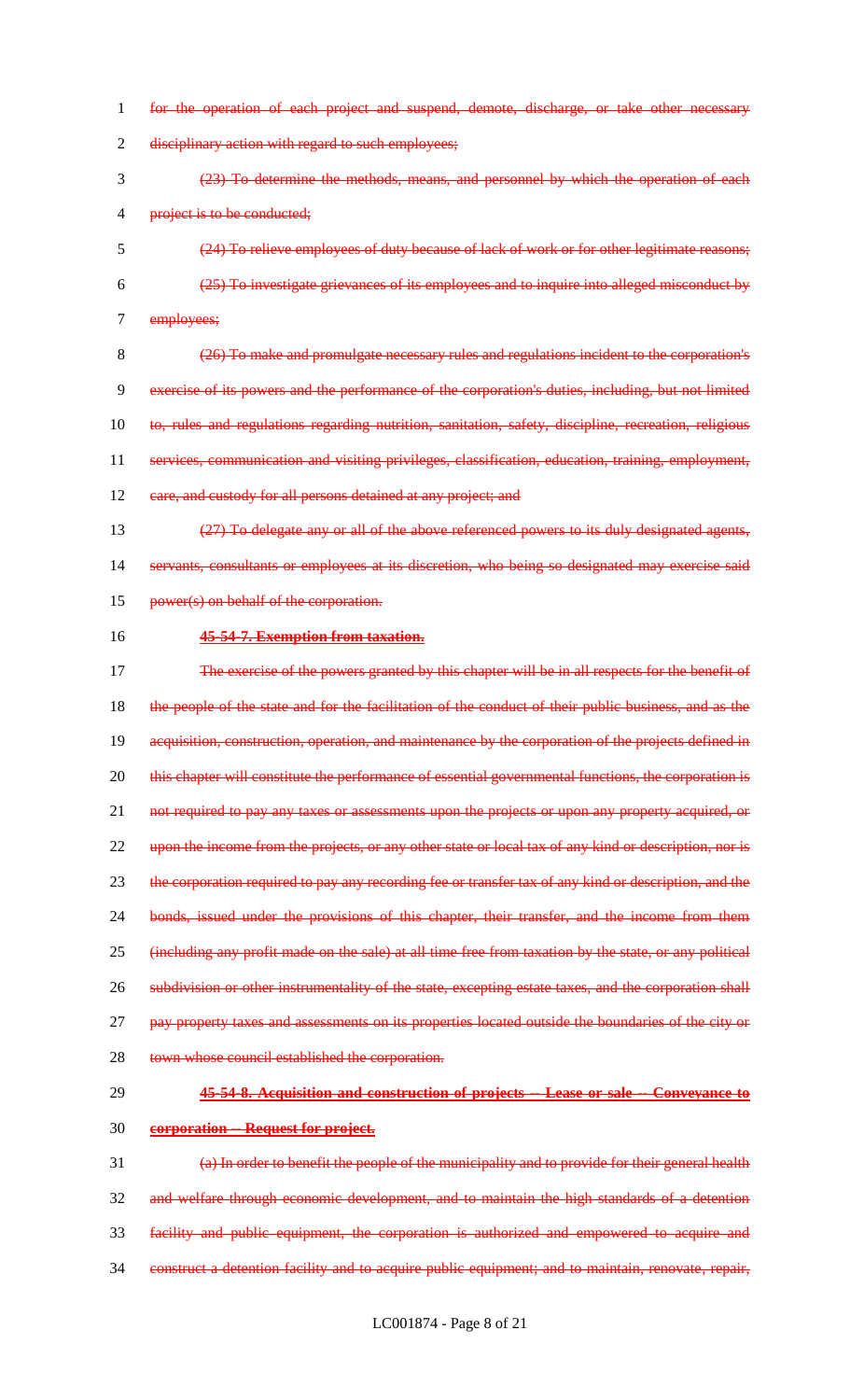1 and operate the detention facility and equipment; and to issue revenue bonds of the corporation, 2 payable from the revenues derived from the leasing of these projects, to finance the projects. 3 Development of these projects may be initiated by the corporation only upon request of the chief 4 executive officer, if any, and the city or town council. Any request by the chief executive officer 5 and the council to initiate a project pursuant to this chapter shall take the form of a proposal by the 6 chief executive officer approved by the council. If there is no chief executive officer, development 7 of these projects may be initiated by the corporation only upon the request of the city or town 8 council. Any request by the city or town council to initiate a project pursuant to this chapter shall 9 take the form of a resolution. The chief executive officer, if any, or a member of the council 10 designated by the council, if there is no chief executive officer, is authorized to enter into a contract 11 of lease for and on behalf of the city or town with the corporation for the leasing of any duly initiated 12 projects, upon terms and conditions, that are agreed to by the chief executive officer, if any, or the 13 council, if there is no chief executive officer, and the corporation. 14 (b) Without limiting the generality of the preceding, the corporation is expressly

15 empowered to lease or sell a project or any part of it to the municipality. Any lease by the 16 corporation to the municipality may be for any period, upon terms and conditions, with or without 17 an option to purchase, that the corporation may determine.

18 (c) The provisions of any charter, other law, or ordinance, general, special, or local, or of 19 any rule or regulation of the state or any municipality, restricting or regulating in any manner the 20 power of any municipality to lease (as lessee or lessor) or sell property, real, personal, or mixed, 21 do not apply to leases and sales made with the corporation pursuant to this chapter.

22 (d) Any municipality, notwithstanding any contrary provision of any charter, other law, or 23 ordinance, general, special or local, or of any rule or regulation of the state or any municipality, is 24 authorized and empowered to lease, lend, pledge, grant, or convey to the corporation at its request, 25 upon terms and conditions that the chief executive officer, if any, with the concurrence of the 26 council, or where no officer exists, the city or town council of the municipality, may deem 27 reasonable and fair, and without the necessity for any advertisement, order of court, or other action 28 or formality, any real property or personal property which may be necessary or convenient to 29 effectuation of the authorized purposes of the corporation, including public roads and other real 30 property already devoted to public use; and, subject to the aforesaid, the city or town consents to 31 the use of all lands owned by the city or town which are deemed by the corporation to be necessary 32 for the construction or operation of any project.

33 (e) The corporation and any municipality are authorized and empowered to contract for the 34 acquisition of any projects or portions of them by the federal government; and to contract with any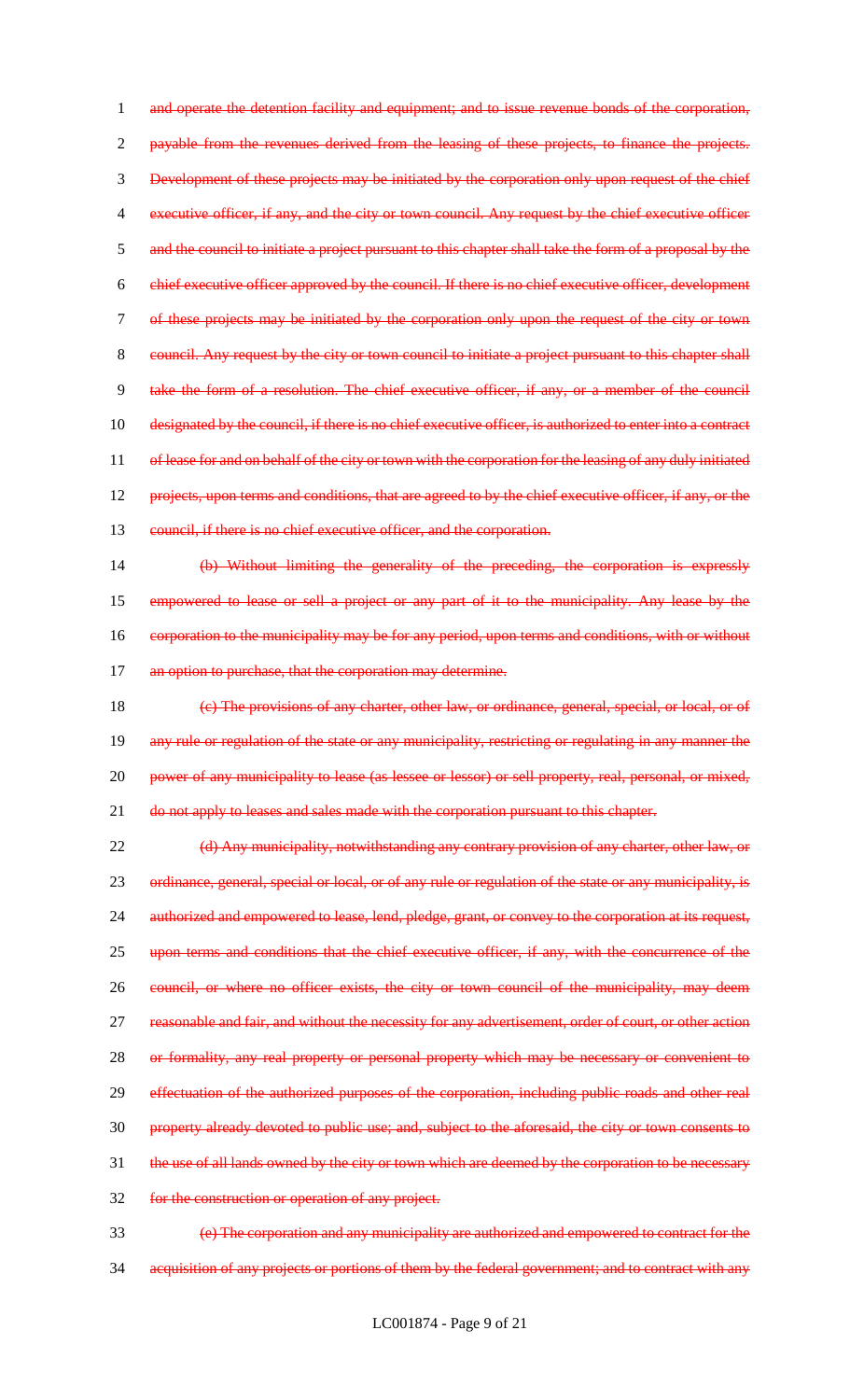1 state, federal, or municipal agency for the performance of any services essential or convenient to

2 its purposes under this chapter.

3 **45-54-9. Eminent domain proceedings.**

 (a) The corporation has the right to acquire any land, or any interest in it, including development rights, by the exercise of the power of eminent domain, whenever it is determined by the corporation that the acquisition of the land, or interest, is necessary for the construction or the 7 operation of any project.

8 (b) The power of eminent domain shall be exercised only within the boundaries of the city 9 or town whose council established the corporation.

10 (c) The necessity for acquisition is conclusively presumed upon the adoption by the 11 corporation of a resolution declaring that the acquisition of the land, or interest in it, described in 12 the resolution is necessary for the construction or operation of any project. Within six (6) months 13 thereafter, the corporation shall cause to be filed, in the land evidence records of the city or town 14 in which the land is located, a copy of the resolution of the corporation, together with a plat of the 15 land, or interest in it described, and a statement signed by the chairperson of the corporation, that 16 the land, or interest in it, is taken pursuant to the provisions of this chapter. Thereupon, the 17 eorporation shall file, in the superior court in and for the county in which the land, or interest in it, 18 lies, a statement of the sum of money estimated by the corporation to be just compensation for the 19 land taken.

20 (d) Upon filing of the copy of the resolution, plat, and statement in the land evidence 21 records of the city or town, the filing, in the superior court, of the statement, and the depositing in 22 the superior court, to the use of the person entitled to it, of such a sum as the court determines to 23 be amply sufficient to satisfy the claims of all persons interested in the land (and the court may, in 24 its discretion, take evidence on the question to determine the sum to be deposited), title to the land, 25 or interest in it, shall vest in the corporation in fee simple absolute and the corporation thereupon 26 may take possession of the land, or interest in it.

27 (e) No sum so paid into the court shall be charged with clerk's fees of any nature. After the **filing of the copy, plat, and statement, notice of the taking of the land, or interest in it, shall be**  served upon the owners of and persons having an estate in and interest in the land by the sheriff or the sheriff's deputies of the county in which the land, or interest in it, lies, leaving a true and attested copy of the description and statement with each of the persons personally, or at their last and usual 32 place of abode in this state with some person living there, and in case any of the persons are absent from this state and have no last and usual place of abode in this state occupied by any person, the copy shall be left with the persons, if any, in charge of or having possession of the land, or interest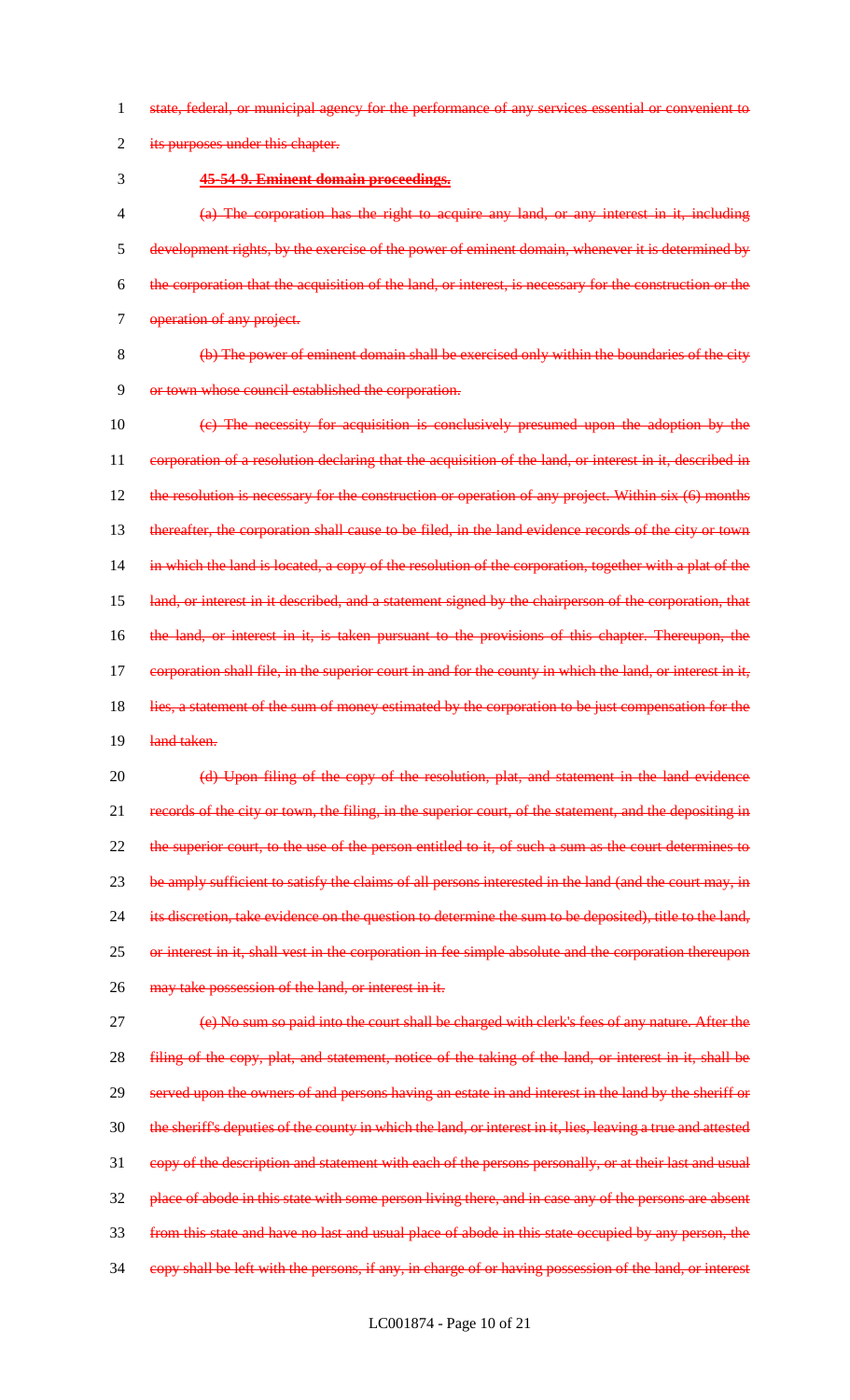1 in it, taken of the absent persons if the persons are known to the officer; and after the filing of the 2 resolution, plat, and statement, the secretary of the corporation shall cause a copy of the resolution 3 and statement to be published in some newspaper published or having general circulation in the 4 county where the land, or interest in it, may be located, at least once a week for three (3) successive 5 weeks. If any persons agree with the corporation for the price of land, or interest in it, so taken, the 6 court, upon the application of the parties in interest, may order that the sum agreed upon be paid 7 immediately from the money deposited, as the just compensation to be awarded in the proceeding. 8 (f) Any owner of or person entitled to any estate in or interest in any part of the land, or 9 interest in it, so taken, who cannot agree with the corporation for the price of the land, or interest 10 in it, so taken, in which he or she is interested, may, within three (3) months after personal notice 11 of the taking, or, if he or she has no personal notice, within one year from the first publication of 12 the copy of the resolution and statement, apply, by petition, to the superior court in and for the 13 county in which the land, or interest in it, lies, setting forth the taking of his or her land or interest 14 in it, and praying for an assessment of damages by a jury. Upon the filing of the petition, the court 15 shall cause twenty (20)days' notice of the pendency of the petition to be given to the corporation 16 with a certified copy, and may proceed after the notice to the trial; and the trial shall determine all 17 questions of fact relating to the value of the land, or interest in it, and the amount and judgment 18 shall be entered upon the verdict of the jury and execution shall be issued against the money so 19 deposited in court and in default against any other property of the corporation. In case two (2) or 20 more conflicting petitioners make claim to the same land, or to any interests in it, or to different 21 interests in the same parcel of land, the court, upon motion, shall consolidate their several petitions 22 for trial at the same time by the same jury, and may frame all necessary issues for the trial; and all 23 proceedings taken pursuant to the provisions of this chapter shall take precedence over all other 24 civil matters then pending before the court, or if the superior court, in and for the county in which 25 the land, or interest in it, lies, is not in session in that county, then the proceedings may be heard in 26 the superior court for the counties of Providence and Bristol. 27 (g) If any lands, or interests in them, in which any minor, or other person not capable in 28 law to act in his or her own behalf, is interested are taken by the corporation under the provisions 29 of this chapter, the superior court, upon the filing of any petition by or in behalf of the minor or 30 other person, may appoint a guardian ad litem for the minor or other person, and the guardian may 31 appear and be heard in behalf of the minor or other person, and the guardian may also, with the 32 advice and consent of the superior court and upon those terms that the superior court may prescribe, 33 release to the corporation all claims for damages for the lands of the minor or other persons, or for

34 any interest in them. Any lawfully appointed, qualified, and acting guardian or other fiduciary of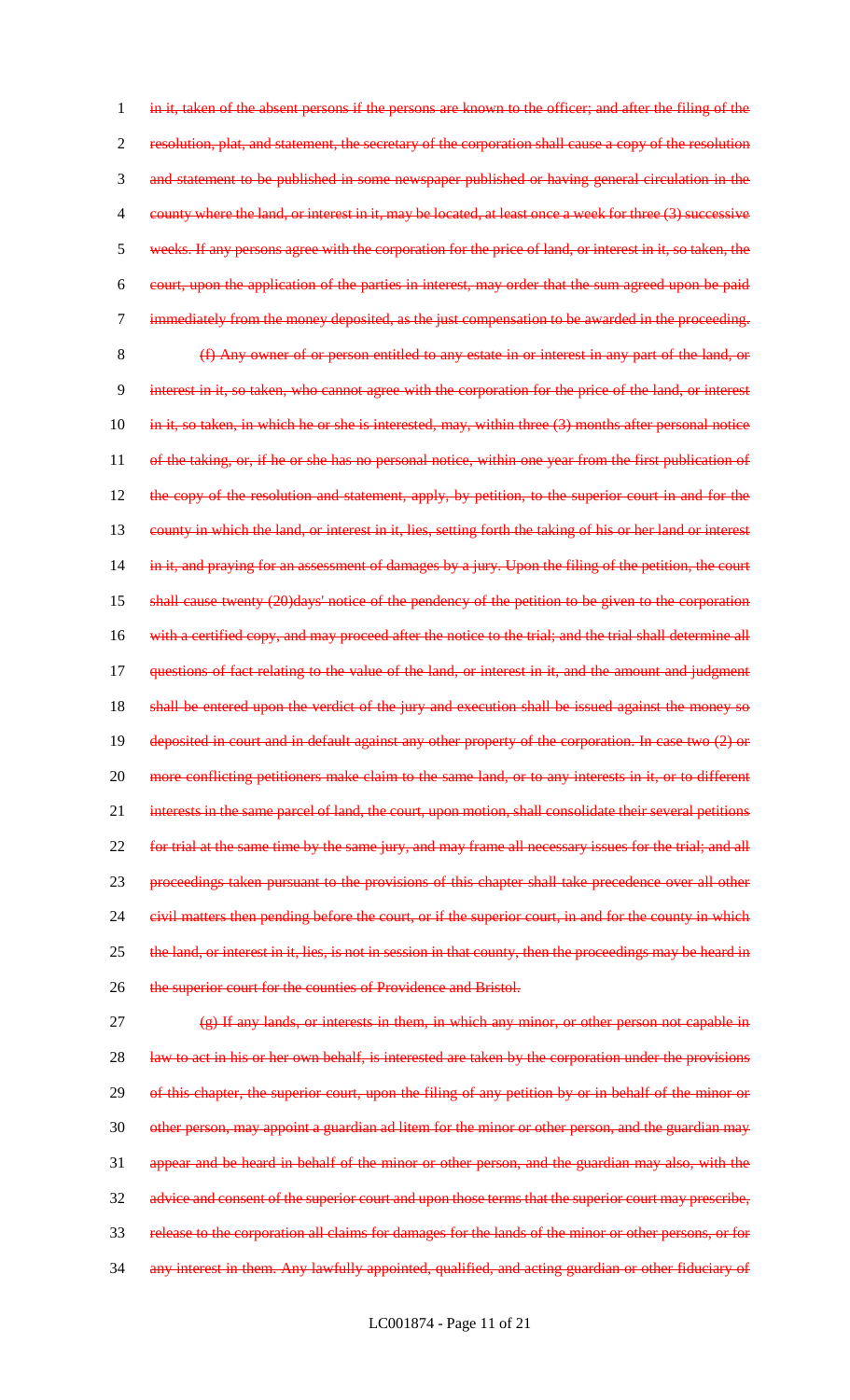1 the estate of any minor or other person, with the approval of the court of probate within this state 2 having jurisdiction to authorize the sale of lands and properties within this state of any minor or other person, may, before the filing of any petition, agree with the corporation upon the amount of damages suffered by the minor or other person by any taking of his or her lands or of his or her interests in any lands, and may, upon receiving that amount, release to the corporation all claims of damages of the minor or other person for the taking.

7 (h) Whenever, from time to time, the corporation has satisfied the court that the amount 8 deposited with the court is greater than is amply sufficient to satisfy the claims of all persons 9 interested in the land, the court may order that the amount of any excess, including any interest or 10 increment on any sums so deposited, shall be repaid to the corporation. Whenever the corporation 11 has satisfied the court that the claims of all persons interested in the land taken have been satisfied, 12 the unexpended balance, including any interest or increment on any sums so deposited, shall 13 immediately be paid to the corporation.

14 (i) In any proceedings for the assessment of compensation and damages for land or interest 15 in it taken or to be taken by eminent domain by the corporation, the following provision is 16 applicable: At any time during the pendency of any action or proceeding, the corporation or an 17 owner may apply to the court for an order directing an owner or the corporation, as the case may 18 be, to show cause why further proceedings should not be expedited, and the court may upon that 19 application make an order requiring that the hearings proceed and that any other steps be taken with 20 all possible expedition.

21 (i) If any of the land, or interest therein, is devoted to a public use, it may be acquired, and 22 the taking is effective, provided that no land, or interest in it, belonging to a public utilities 23 administrator or other officer or tribunal having regulatory power over a public utility is taken. Any 24 land, or interest in it, already acquired by the corporation may nevertheless be included within the 25 taking for the purpose of acquiring any outstanding interests in the land.

## 26 **45-54-10. Revenue bonds.**

 (a) The corporation is authorized to provide by resolution for the issuance, at one time or from time to time, of revenue bonds of the corporation for the purpose of paying all or part of the 29 cost of any one or more projects, the construction or acquisition of which is authorized by this chapter. The principal of and the interest on the bonds are payable from the funds provided for payment. The bonds of each issue shall be dated, bear interest at the rate or rates that the corporation determines, payable from time to time, shall mature at a time or times not exceeding fifty (50) years from their date or dates, as may be determined by the corporation, and may be redeemable before 34 maturity, at the option of the corporation, at the price or prices and under terms and conditions that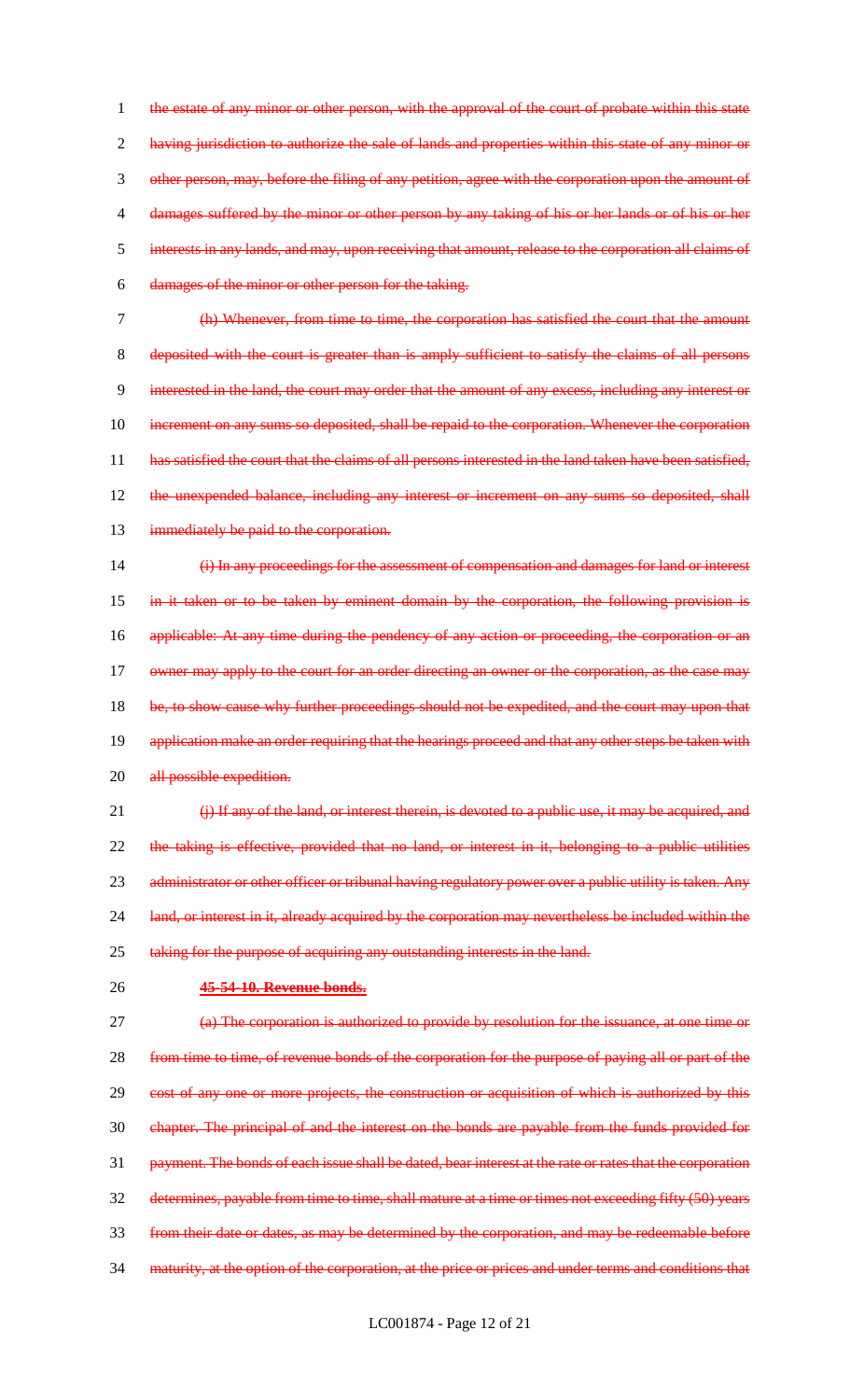1 may be fixed by the corporation prior to the issuance of the bonds. The corporation shall determine 2 the form of the bonds, including any interest coupons to be attached to them, and shall fix the 3 denomination or denominations of the bonds and the place or places of payment of the principal 4 and interest, which may be at any bank or trust company within or without the state. The bonds 5 shall be signed by the chairperson of the corporation, or a facsimile of the signature shall be 6 impressed or imprinted on the bonds and attested by the manual or facsimile signature of the 7 secretary of the corporation, and any coupons attached to the bonds shall bear the facsimile 8 signature of the chairperson of the corporation. In case any officer whose signature, or the facsimile 9 of whose signature, appears on any bonds or coupons ceases to be an officer before the delivery of 10 the bonds, the signature or the facsimile is nevertheless valid and sufficient for all purposes, the 11 same as if he or she had remained in office until the delivery. The bonds may be issued in coupon 12 or in registered form, or both, as the corporation may determine, and provision may be made for 13 the registration of any coupon bonds as to principal alone and, also, as to both principal and interest, 14 for the reconversion into coupon bonds of any bonds registered and coupon bonds. The corporation 15 may sell bonds in a manner, either at public or private sale, and for a price, as it may determine will 16 best effect the purpose of this chapter. 17 (b) The proceeds of the bonds of each issue shall be used for the payment of the cost of the

18 project or projects for which the bonds have been issued, and shall be disbursed in a manner and 19 under restrictions, if any, that the corporation may provide in the resolution authorizing the issuance 20 of the bonds or in the trust agreement securing the bonds. If the proceeds of the bonds of any issue, 21 by error of estimates or otherwise, are less than the cost, additional bonds may in like manner be 22 issued to provide the amount of the deficit, and, unless otherwise provided in the resolution 23 authorizing the issuance of the bonds or in the trust agreement securing the bonds, are deemed to 24 be of the same issue and shall be entitled to payment from the same fund without preference of 25 priority of the bonds first issued. If the proceeds of the bonds of any issue exceed the cost, the 26 surplus shall be deposited to the credit of the sinking fund for the bonds or may be applied to the 27 payment of the cost of any project thereafter financed under the provisions of this chapter.

28 (e) Prior to the preparation of definitive bonds, the corporation may, under like restrictions, 29 issue interim receipts or temporary bonds, with or without coupons, exchangeable for definitive 30 bonds when definitive bonds have been executed and are available for delivery. The corporation 31 may also provide for the replacement of any bonds which become mutilated or are destroyed or 32 lost. Bonds may be issued under the provisions of this chapter without obtaining the consent of any 33 department, division, commission, board, bureau, or agency of the state, and without any other 34 proceedings or the happening of any other conditions or things, other than those proceedings,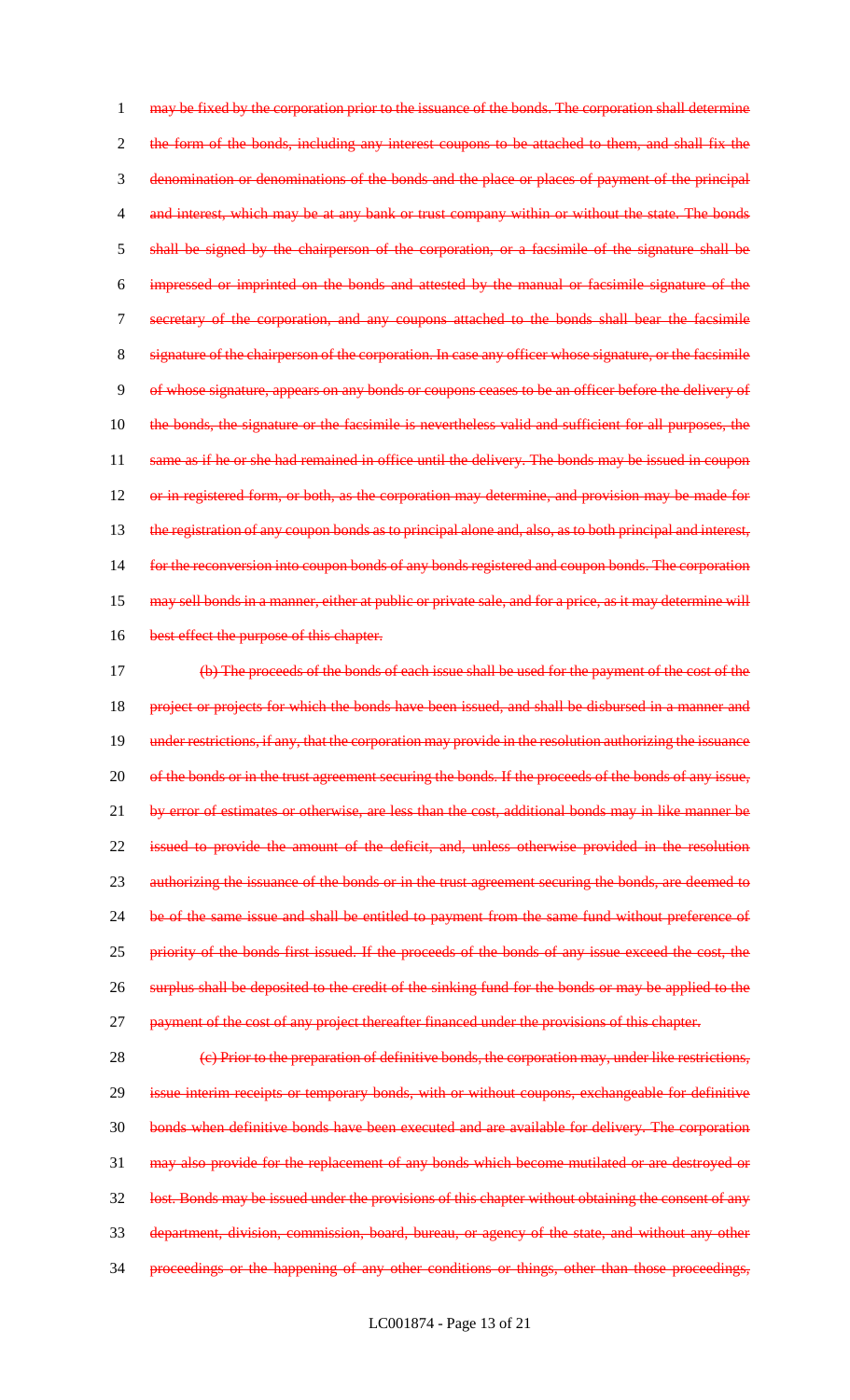- 1 conditions, or things which are specifically required by this chapter.
- 

## 2 **45-54-11. Trust agreement.**

3 In the discretion of the corporation, any bonds issued under the provisions of this chapter 4 may be secured by a trust agreement by and between the corporation and a corporate trustee, which 5 may be any trust company or bank having the powers of a trust company within or without the 6 state. The trust agreement or the resolution providing for the issuance of the bonds may pledge or 7 assign the revenues to be received and may convey, or mortgage or grant, a security interest in any 8 project or any part of it or any combination of projects or parts of them. The trust agreement or 9 resolution providing for the issuance of the bonds may contain provisions for protecting and 10 enforcing the rights and remedies of the bondholders or noteholders as may be reasonable and 11 proper and not in violation of law, including: covenants establishing the duties of the corporation 12 in relation to the acquisition of property and the construction, improvement, maintenance, repair, 13 operation, and insurance of the project or projects in connection with which the bonds have been 14 authorized, and in relation to the custody, safeguarding, and application of all moneys; and 15 conditions or limitations with respect to the issuance of additional bonds. It is lawful for any bank 16 or trust company incorporated under the laws of the state which may act as depository of the 17 proceeds of bonds or of revenues to furnish indemnifying bonds or to pledge those securities that 18 may be required by the corporation. Any trust agreement may establish the rights and remedies of 19 the bondholders and of the trustee, and may restrict the individual right of action by bondholders. 20 In addition to the preceding, any trust agreement or resolution may contain any other provisions 21 that the corporation may deem reasonable and proper for the security of the bondholders. All 22 expenses incurred in carrying out the provisions of the trust agreement or resolution may be treated 23 as a part of the corporation's cost of operation and maintenance. 24 **45-54-12. Revenues.** 25 (a) The corporation is authorized and empowered to fix, revise, and collect from time to

- 26 time, subject to the provisions of this chapter, fees, rentals, and other charges for the use of projects
- 27 of, or the services rendered by the corporation to pay:
- 28 (1) The cost of maintaining, repairing, and operating the project or projects or portion or 29 portions of them; and
- $\frac{2}{2}$  The principal of, premium, if any, and interest on the bonds and notes as the bonds and 31 notes become due and payable, and to create reserves for these purposes.
- 32 (b) The fees, rentals, and other charges are not subject to supervision or regulation by any 33 commission, board, bureau, or agency of the state or of any municipality or other political
- 34 subdivision of the state.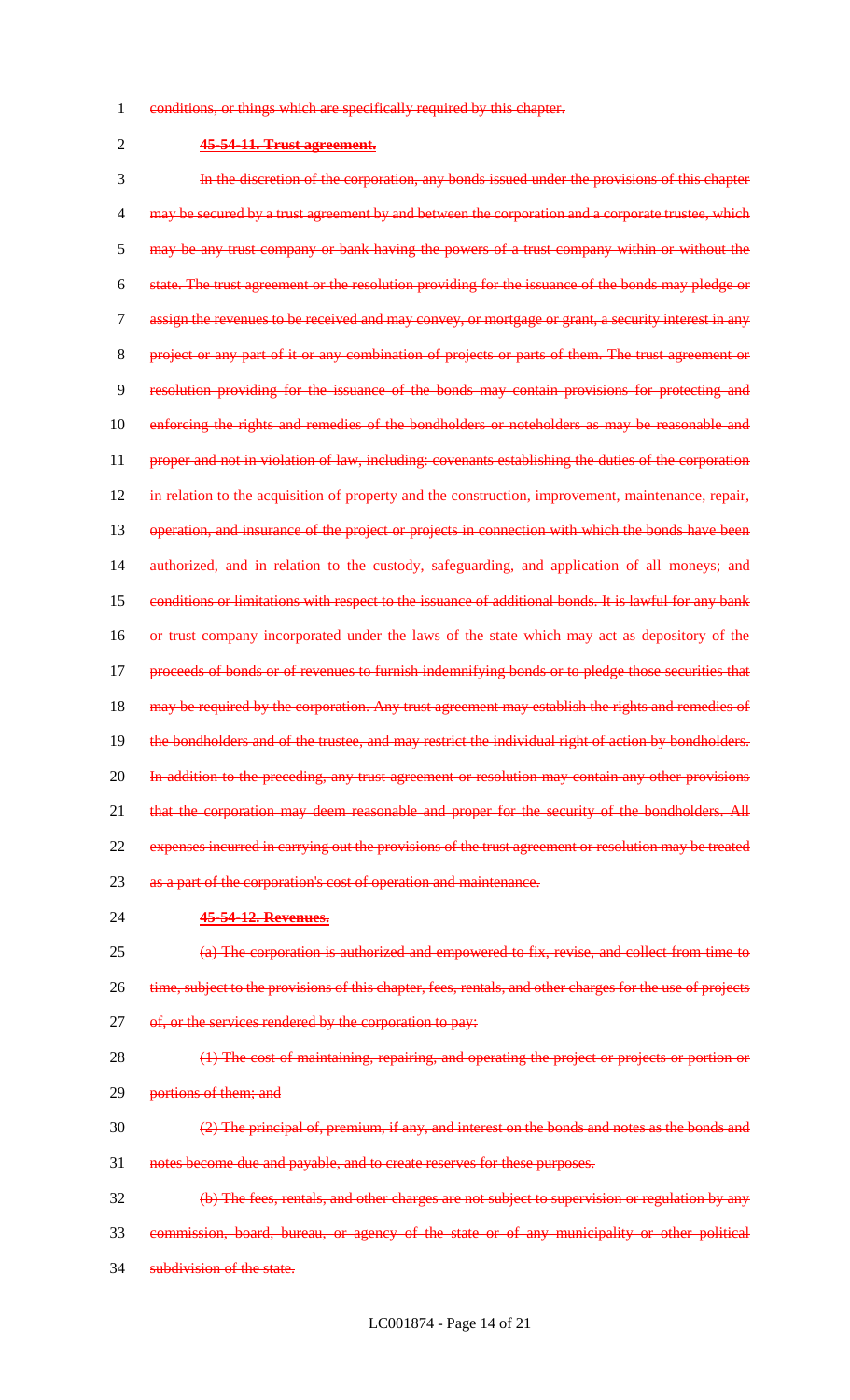(c) The revenues derived from the project or projects or portion or portions of them, in connection with which the bonds or notes have been issued, may be pledged as provided in the resolution or the trust agreement. The pledge is valid and binding from the time when the pledge is 4 made; the rentals, revenues, or other moneys so pledged and thereafter received by the corporation are immediately subject to the lien of the pledge without any physical delivery or further act, and the lien of any pledge is valid and binding against all parties having claims of any kind in tort, contract, or otherwise against the corporation, whether the parties have notice of claims. Neither 8 the resolution nor any trust agreement by which a pledge is created need be filed or recorded except in the records of the corporation.

- 10 (d) The use and disposition of revenues is subject to the provisions of the resolution 11 authorizing the issuance of the bonds, or of the trust agreement.
- 12 **45-54-13. Trust funds.**

13 All moneys received pursuant to the provisions of this chapter, whether as proceeds from 14 the sale of bonds or as revenues, are deemed to be trust funds, to be held and applied as may be 15 provided in the resolution authorizing the issuance of the bonds or the trust agreement securing the 16 bonds. The corporation shall, in the resolution authorizing the bonds or in the trust agreement 17 securing the bonds, provide for the payment of the proceeds of the sale of the bonds and the 18 revenues to be received to a trustee, which is any trust company or bank having the powers of a 19 trust company within or without the state, which acts as trustee of the bonds, and holds and applies 20 the funds to the purposes of this chapter, subject to regulations that this chapter and the resolution 21 or trust agreement may provide.

22 **45-54-14. Remedies.**

23 Any holder of bonds issued under the provisions of this chapter, or of any of the coupons 24 appertaining to the bonds, and the trustee under the trust agreement or the resolution, except to the 25 extent the rights given by this chapter may be restricted by the trust agreement or the resolution, 26 may, by civil action, mandamus, or other proceeding, protect and enforce any and all rights under 27 the laws of the state or granted under this chapter, or under the trust agreement or the resolution 28 authorizing the issuance of the bonds, and may enforce and compel the performance of all duties 29 required by this chapter or by the trust agreement or resolution to be performed by the corporation 30 or by any officer of the corporation, including the fixing, charging, and collection of fees, rentals, 31 and other charges. 32 **45-54-15. Negotiable instruments.**

33 Notwithstanding any of the preceding provisions of this chapter or any recitals in any bonds 34 issued under the provisions of this chapter, all bonds are deemed to be negotiable instruments under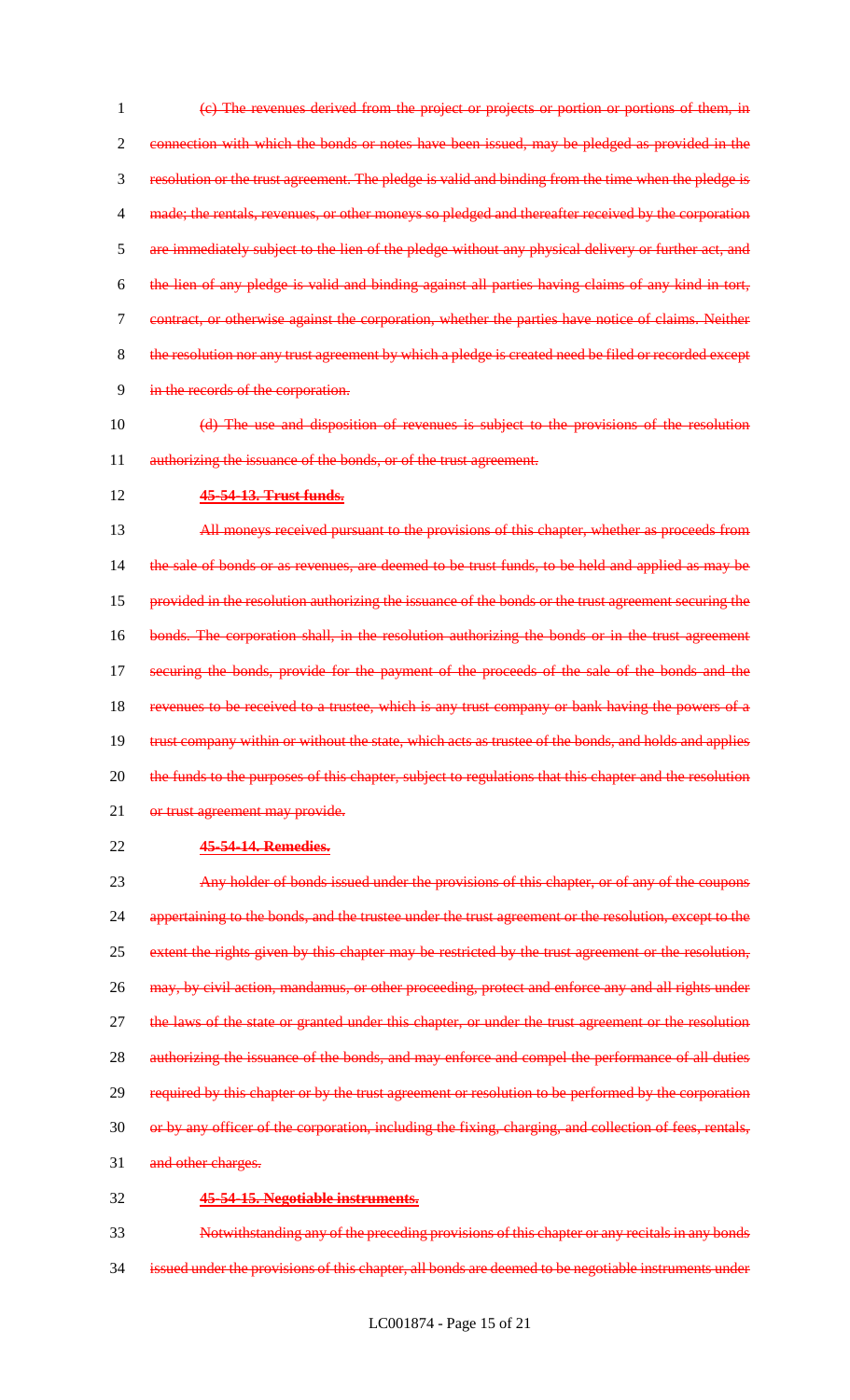#### 1 the laws of this state.

#### 2 **45-54-16. Refunding bonds.**

3 The corporation is authorized to provide for the issuance of refunding bonds of the 4 corporation for the purpose of refunding any bonds then outstanding which have been issued under 5 the provisions of this chapter, including the payment of any redemption premium thereon or interest 6 accrued or to accrue to the earliest or subsequent date of redemption, purchase, or maturity of the 7 bonds and, if deemed advisable by the authority, for the additional purpose of paying all or part of 8 the cost of acquiring, constructing, reconstructing, rehabilitating, or improving any project. The 9 proceeds of bonds or notes issued for the purpose of refunding outstanding bonds or notes may be 10 applied, in the discretion of the corporation, to the purchase, retirement at maturity, or redemption 11 of the outstanding bonds or notes either on their earliest or a subsequent redemption date, and may, 12 pending that application, be placed in escrow. Any escrowed proceeds may be invested and 13 reinvested in obligations of or guaranteed by the United States of America, or in certificates of 14 deposit, time deposits, or repurchase agreements fully secured or guaranteed by the state or the 15 United States, or an instrumentality of either, maturing at the time or times appropriate to assure 16 the prompt payment, as to principal, interest, and redemption premium, if any, of the outstanding 17 bonds or notes to be so refunded. After the terms of the escrow have been fully satisfied and carried 18 out, any balance of the proceeds, and interest, income, and profits, if any, earned or realized on the 19 investments, may be returned to the corporation for use by it in furtherance of its purposes. The 20 portion of the proceeds of bonds or notes issued for the additional purpose of paying all or part of 21 the cost of acquiring, constructing, reconstructing, rehabilitating, developing, or improving any 22 project may be invested and reinvested in obligations, securities, and other investments consistent 23 herewith, that are specified in the resolutions under which the bonds are authorized, and which shall 24 mature not later than the times when the proceeds will be needed for these purposes. The interest, 25 income, and profits, if any, earned or realized on the investments may be applied to the payment of 26 all parts of the costs, or may be used by the corporation in furtherance of its purposes. The issuance 27 of the bonds, the maturities, and other details, the rights of the holders, and the rights, duties, and 28 obligations of the corporation in respect to all of the above shall be governed by the provisions of 29 this chapter insofar as the provisions may be applicable.

#### 30 **45-54-17. Credit of state and political subdivisions not pledged.**

 (a) Revenue bonds issued under the provisions of this chapter are not deemed to constitute a debt or a pledge of the faith and credit of the state or the municipality, but are payable solely from the funds provided from revenues. All revenue bonds shall contain on the face a statement to the 34 effect that neither the state nor the municipality nor the corporation is obligated to pay the bonds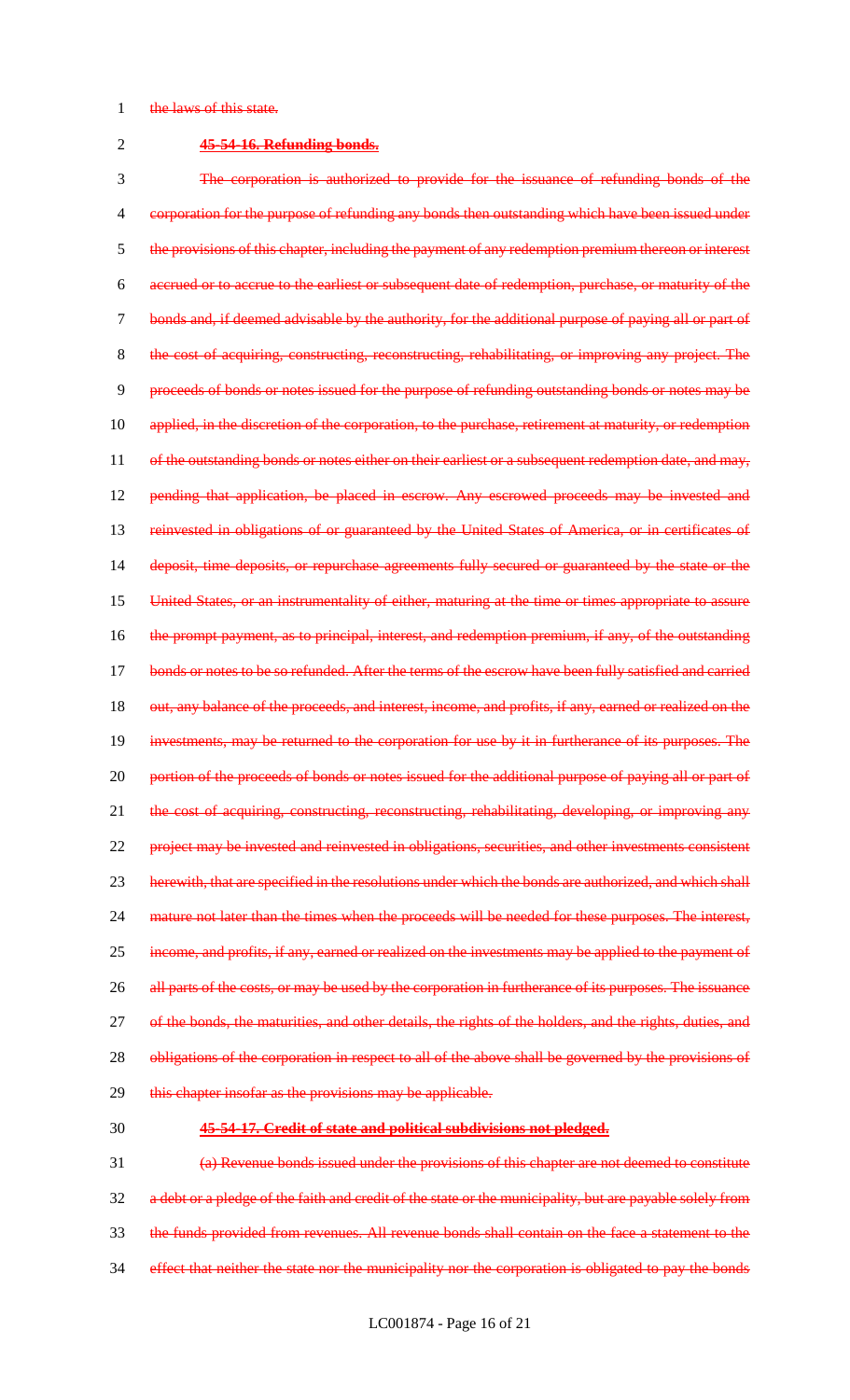1 or their interest except from the revenues of the project or projects on account of which the bonds 2 are issued, and that neither the faith and credit nor the taxing power of the state or the municipality is pledged to the payment of the principal of or the interest on the bonds. (b) All expenses incurred in carrying out the provisions of this chapter are payable solely from the funds provided under the provisions of this chapter. **45-54-18. Use of projects.** The use of the facilities of the corporation and the operation of its business are subject to the rules and regulations from time to time adopted by the corporation; provided, that the corporation is not authorized to do anything which will impair the security of the holders of the 10 obligations of the corporation or violate any agreements with them or for their benefit. **45-54-19. Capital reserves.** 12 To assure the continued operation and solvency of the corporation for the carrying out of its corporate purposes, the corporation may create and establish one or more special funds (referred 14 to as "capital reserve funds" in this chapter), and may pay into each capital reserve fund: (1) Any monies appropriated and made available by the state for the purpose of the fund; (2) Proceeds from the sale of notes or bonds to the extent provided in the resolution or 17 resolutions of the corporation authorizing their issuance; and (3) Any other moneys that may be made available to the corporation, for the purpose of the 19 fund, from any other source. **45-54-20. Bonds eligible for investment.** The notes and bonds of the corporation are securities in which all public officers and bodies of this state and all municipalities and municipal subdivisions, all insurance companies and associations, and other persons carrying on an insurance business, all banks, bankers, trust companies, savings banks, and saving associations, including savings and loan associations, building and loan associations, investment companies, and other persons carrying on a banking business, all administrators, guardians, executors, trustees, and other fiduciaries, and all other 27 persons whatsoever who are now or may hereafter be authorized to invest in bonds or other 28 obligations of the state, may properly and legally invest funds, including capital, in their control or 29 belonging to them. **45-54-21. Limitation of powers.** The state pledges to and agrees with the holders of any bonds or notes issued by the corporation, that the state will not limit or alter the rights vested in the corporation to fulfill the terms of any agreements made with the holders until those bonds or notes, together with their interest, with interest on any unpaid installments of interest, and all costs and expenses in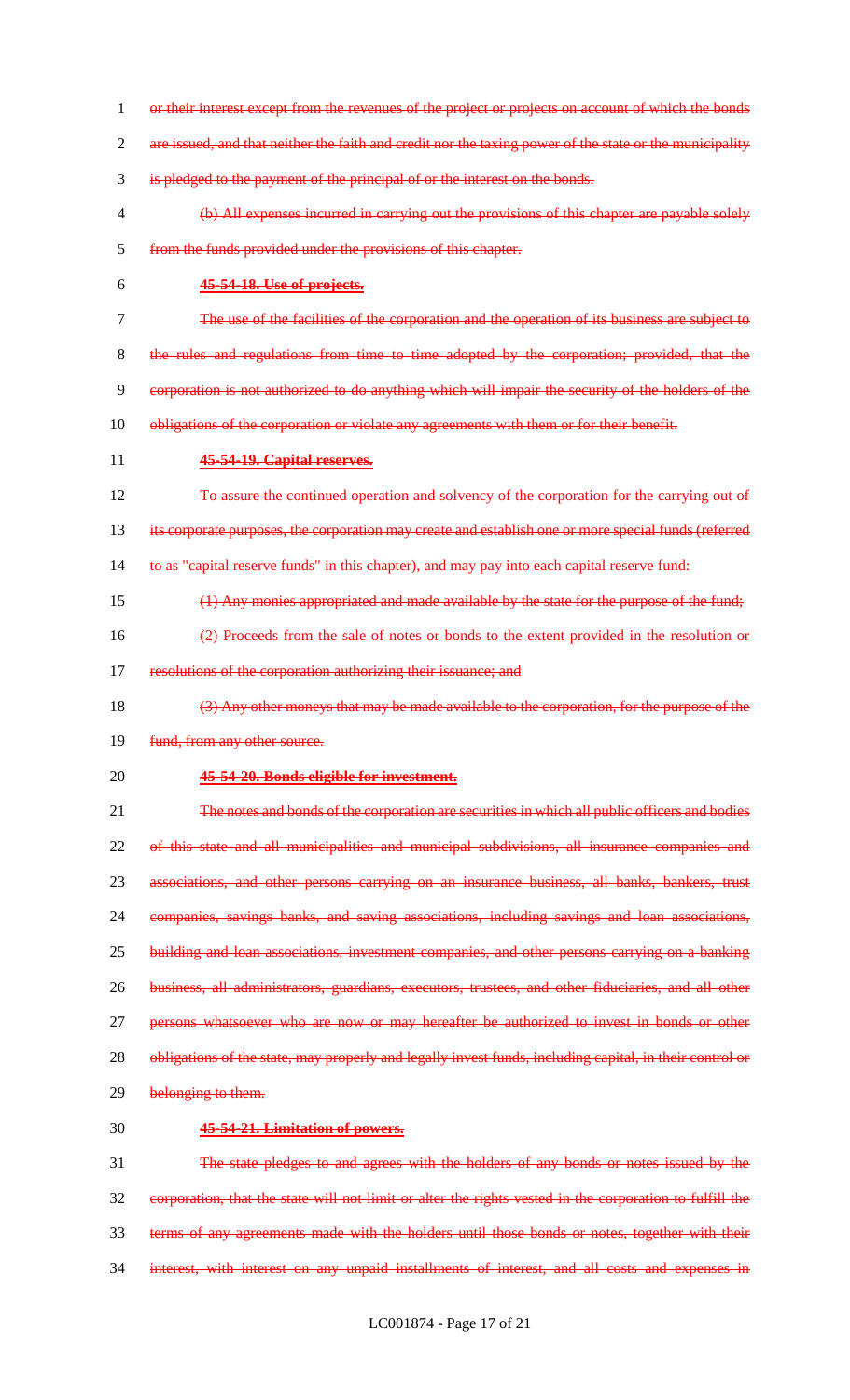connection with any action or proceeding by or on behalf of the holders, are fully met and discharged. The corporation is authorized to include this pledge and agreement of the state in any agreement with the holders of the bonds or notes.

## **45-54-22. Annual report and audit.**

 Within one hundred twenty (120) days from the close of its fiscal year, the corporation shall make an annual report to the chief executive officer and legislative body of the municipality of its activities for the preceding fiscal year. Each report shall present a complete operating and financial statement covering its operations during the year. The corporation shall cause an annual audit of the books, records, and accounts of the corporation to be made and the costs shall be treated 10 as a part of the cost of operation.

#### **45-54-23. Transfers to governmental body.**

12 When all bonds issued under the provisions of the chapter for each specific project and 13 their interest have been paid, or a sufficient amount for the payment of all the bonds and their 14 interest to the maturity of the bonds have been set aside in trust for the benefit of the bondholders, the specific project financed under the provisions of this chapter may be transferred to the municipality leasing the project on terms and conditions and for consideration that the corporation 17 determines. If the corporation is dissolved, all funds of the corporation not required for the payment 18 of bonds shall be paid to the treasurer of the municipality in which the corporation is established for the use of the municipality, and all property belonging to the corporation shall be vested in the 20 municipality and delivered to it. No part of the net earnings of the authority shall be distributed to, 21 or inure to the benefit of, any private person.

## **45-54-24. Applicability of other laws.**

 This chapter shall be construed to provide a complete additional and alternative method for doing the things authorized hereby and shall be regarded as supplemental and in addition to the powers conferred by other laws. The issuance of all bonds, notes, and other obligations of the 26 corporation under the provisions of this chapter need not comply with the requirements of any other 27 provision of any charter or other law, general, special or local, or of any rule or regulation of the state or the municipality applicable to the issuance of bonds. No proceedings or notice or approval 29 are required for the issuance of any bonds, or any instrument of security for them, except as provided in this chapter. **45-54-25. Liberal construction.**

- This chapter, being necessary for the welfare of the state and its inhabitants, shall be
- liberally construed to effectuate its purposes.
- **45-54-26. Inconsistent provisions.**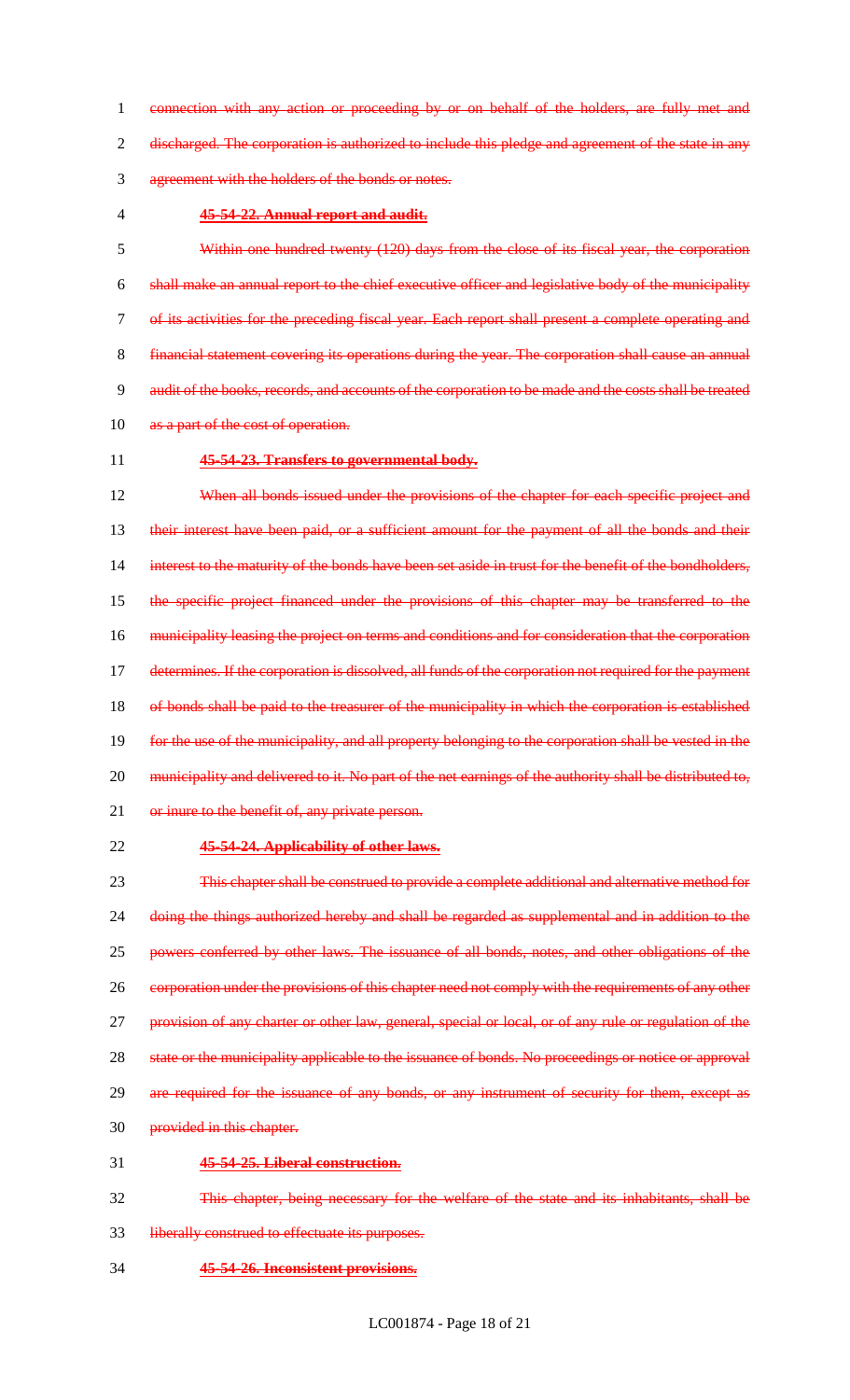| 1  | Insofar as the provisions of this chapter are inconsistent with the provisions of any charter           |
|----|---------------------------------------------------------------------------------------------------------|
| 2  | or other law or ordinance, general, special, or local, or of any rule or regulation of the state or any |
| 3  | municipality, the provisions of this chapter are controlling.                                           |
| 4  | 45-54-27. Severability.                                                                                 |
| 5  | If any one or more sections, clauses, sentences, or parts of this chapter shall, for any reason,        |
| 6  | be adjudged unconstitutional or otherwise invalid in any court, that judgment shall not affect,         |
| 7  | impair, or invalidate the remaining provisions, but shall be confined in its operation to the specific  |
| 8  | provisions so held unconstitutional or invalid; and the inapplicability or invalidity of any section,   |
| 9  | clause, or provision of this chapter in any one or more instances or circumstances shall not be taken   |
| 10 | to affect or prejudice in any way its applicability or validity in any other instance.                  |
| 11 | 45-54-28. Construction.                                                                                 |
| 12 | Whenever the context permits in this chapter, the use of the plural includes the singular               |
| 13 | and the plural, and the use of any gender is deemed to include all genders.                             |
| 14 | SECTION 2. Title 13 of the General Laws entitled "CRIMINALS - CORRECTIONAL                              |
| 15 | INSTITUTIONS" is hereby amended by adding thereto the following chapter:                                |
| 16 | <b>CHAPTER 14</b>                                                                                       |
| 17 | PRIVATELY OWNED AND OPERATED DETENTION FACILITIES                                                       |
| 18 | 13-14-1. Prohibition of privately owned and operated detention facilities.                              |
| 19 | (a) Effective January 1, 2022, the department of corrections or any other law enforcement               |
|    |                                                                                                         |
| 20 | agency shall not enter into a contract with a private, for-profit prison facility located in or outside |
| 21 | of the state to provide housing for state prison inmates.                                               |
| 22 | (b) Effective January 1, 2022, the department of corrections or any other law enforcement               |
| 23 | agency shall not renew an existing contract with a private, for-profit prison facility located in or    |
| 24 | outside of the state to incarcerate state prison inmates.                                               |
| 25 | (c) A state prison inmate or other person under the jurisdiction of the department of                   |
| 26 | corrections shall not be incarcerated in a private, for-profit prison facility after December 31, 2028. |
| 27 | (d) Effective January 1, 2022, the department of corrections or any other law enforcement               |
| 28 | agency shall not enter into a contract to house out-of-state prison inmates.                            |
| 29 | (e) As used in this section, "private, for-profit prison facility" does not include a facility          |
| 30 | that is privately owned, but is leased and operated by the department of corrections or any other       |
| 31 | <u>law enforcement agency.</u>                                                                          |
| 32 | (f) Notwithstanding subsections (a) and (b) of this section, the department of corrections              |
| 33 | may renew or extend a contract with a private, for-profit facility to provide housing for state prison  |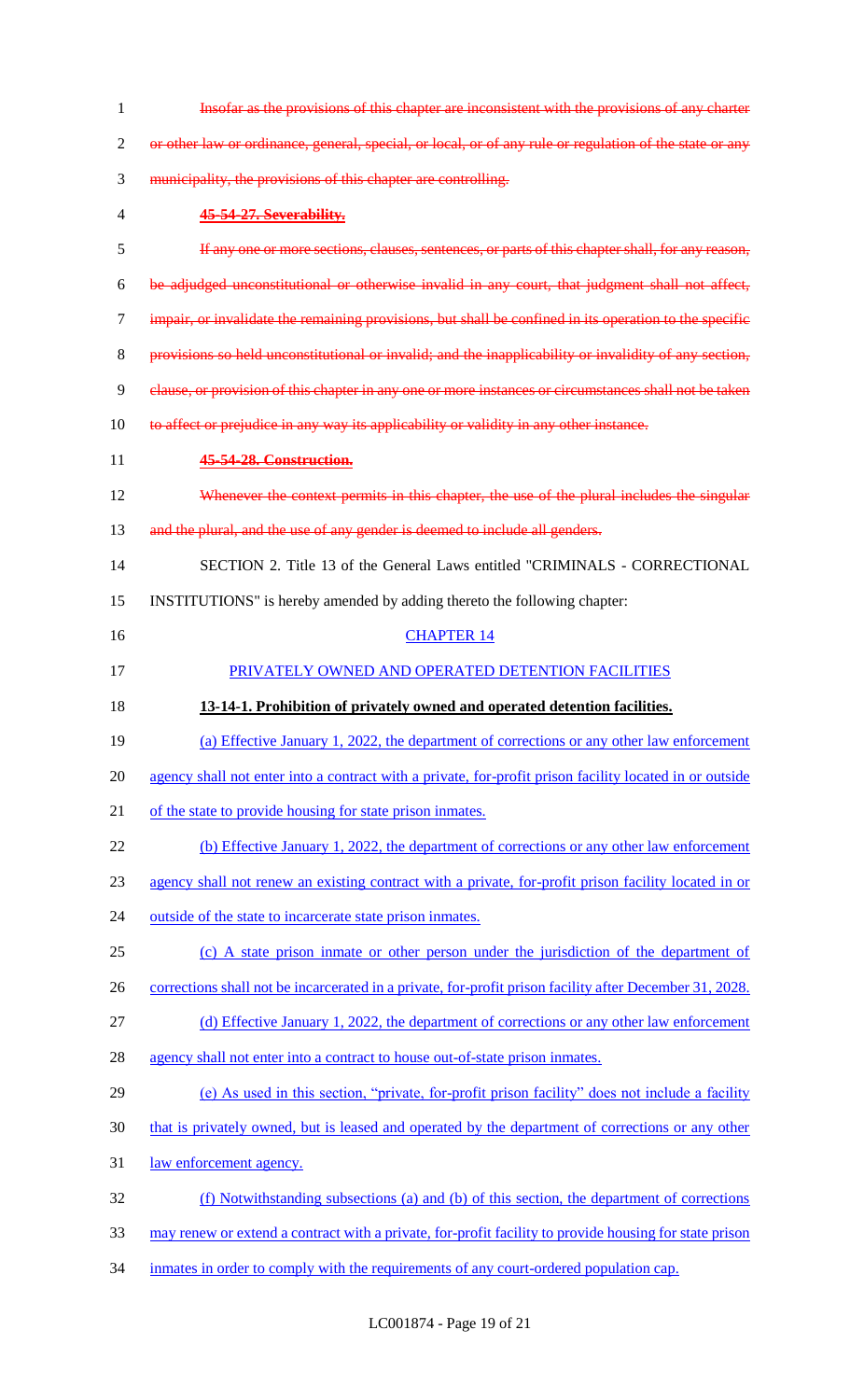- 1 (g) This section shall not apply to the following:
- 2 (1) Any facility providing rehabilitative, counseling, treatment, mental health, educational
- 3 or medical services to a juvenile that is under the jurisdiction of the juvenile court;
- 4 (2) Any facility providing evaluation or treatment services to a person who has been
- 5 detained, or is subject to an order of commitment by a court;
- 6 (3) Any facility providing educational, vocational, medical, or other ancillary services to
- 7 an inmate in the custody of, or under the direct supervision of, the department of corrections or any
- 8 other law enforcement agency;
- 9 (4) A residential care facility;
- 10 (5) Any school facility used for the disciplinary detention of a pupil;
- 11 (6) Any facility used for the quarantine or isolation of persons for public health;
- 12 (7) Any facility used for the temporary detention of a person detained or arrested by a
- 13 merchant, private security guard, or other private person; or
- 14 (8) A private detention facility that is operating pursuant to a valid contract, not to include
- 15 any extensions made to or authorized by that contract.
- 16 **13-14-2. Severability.**
- 17 If any one or more sections, clauses, sentences, or parts of this chapter shall, for any reason,
- 18 be adjudged unconstitutional or otherwise invalid in any court, that judgment shall not affect,
- 19 impair, or invalidate the remaining provisions, but shall be confined in its operation to the specific
- 20 provisions so held unconstitutional or invalid; and the inapplicability or invalidity of any section,
- 21 clause, or provision of this chapter in any one or more instances or circumstances shall not be taken
- 22 to affect or prejudice in any way its applicability or validity in any other instance.
- 23 SECTION 3. This act shall take effect upon passage.

======== LC001874 ========